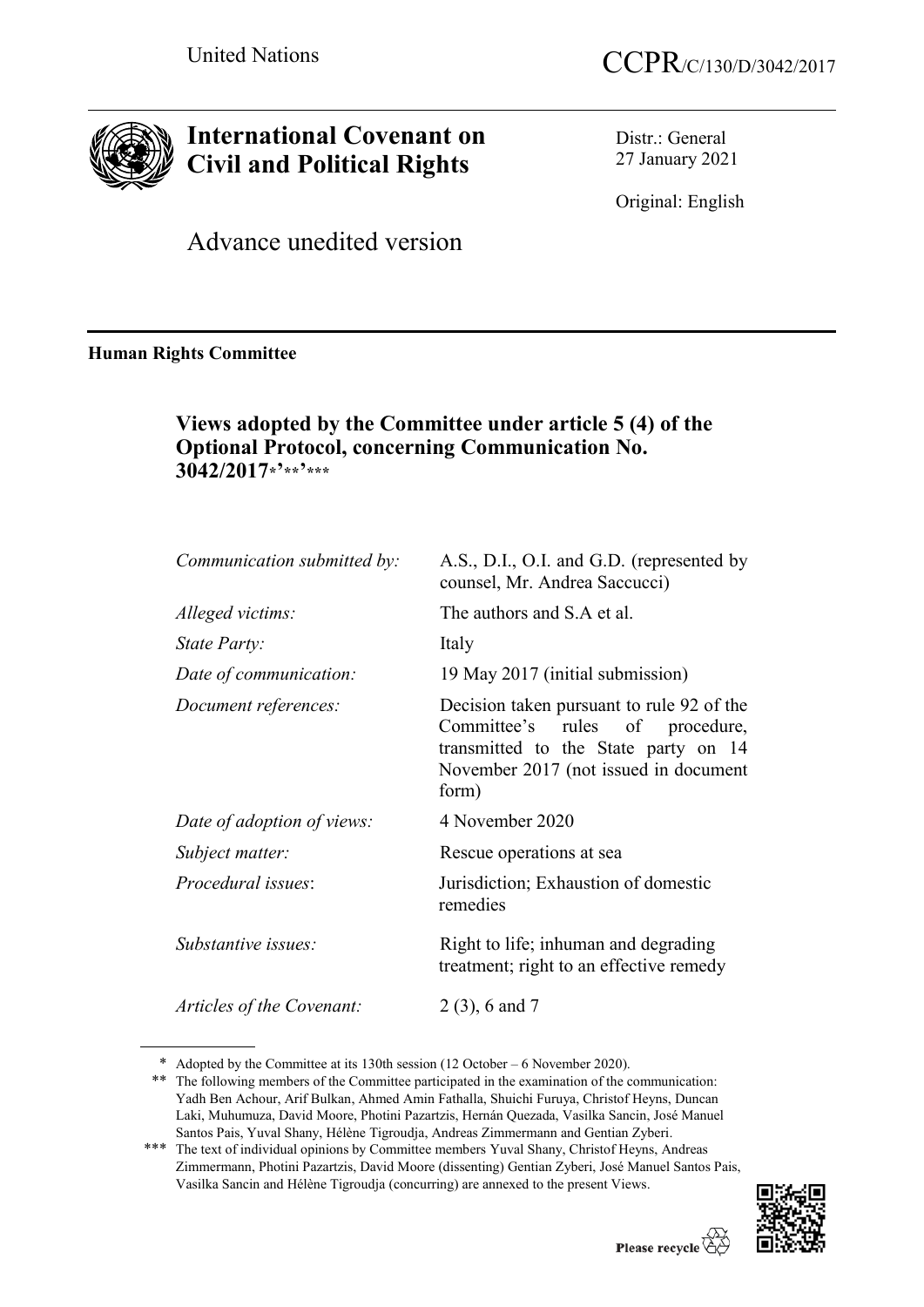## *Articles of the Optional Protocol:* 1 and 5 (2) (b)

1.1 The authors of the communication are A.S. a national of Palestine, born in 1958, and D.I., O.I. and G.D., nationals of the Syrian Arab Republic, born in 1983, 1988 and 1977, respectively. They are submitting the communication on their own behalf and on behalf of 13 of their relatives who, on 11 October 2013, were on board a vessel that shipwrecked in the Mediterranean Sea, 113 km south of Lampedusa, Italy and 218 km from Malta, causing the estimated death of more than 200 people. A.S. submits the communication on behalf of 11 members of his family, namely his: brother, born in 1952; son-in-law, born in 1977; niece, born in 1983; son, born in 1987; daughter, born in 1987; daughter-in-law, born in 1992; son, born in 1997; granddaughter, born in 2004; nephew, born in 2005; nephew, born in 2007; and grandson, born in 2008, all nationals of the Syrian Arab Republic. D.I. and O.I. submit the communication on behalf of their brother, a Syrian national born in 1995. G.D. submits the communication on behalf of her brother, a Syrian national born in 1992.

1.2 The authors allege that the State party authorities failed to take appropriate measures to render assistance to their relatives, who were in distress at sea, in violation of their relatives' rights under article 6 of the Covenant. The authors further claim that the State party authorities failed to carry out an effective investigation into the events of the shipwreck, in violation of their relatives' rights under article 6, read in conjunction with article 2 (3) of the Covenant. The authors also claim a violation of their rights under article 7, read in conjunction with article 2 (3) of the Covenant. The Optional Protocol entered into force for the State party on 15 December 1978. The authors are represented by counsel.

## **The facts as presented by the authors**

2.1 The authors submit that their relatives attempted to escape from the serious threats to their lives that they and their children were facing in Syria. On 10 October 2013, the authors' relatives arrived in Libya and were transported, together with a large group of people mostly composed of Syrian refugees, to a fishing vessel anchored outside the port of Zuwarah, which set out to sea the following day at around 1.00 a.m. The vessel was reported to have carried over 400 people. A few hours after the vessel had set off, it was shot at by a boat flying a Berber flag. Large quantities of water were entering the vessel and one person on the vessel, M.J., called the Italian number for emergencies at sea around 11.00 a.m., explaining that the vessel was going to sink and also informing the emergency operator that there were children on board the vessel. M.J. also forwarded the geographical coordinates of the vessel to the operator who answered the call.

2.2 The first call was followed by several others. The Maritime Rescue Coordination Centre in Rome (MRCC Rome) stated that it received a first call at 12.26 p.m., a second call at 12.39 p.m. and a third call at 12.56 p.m. In one of the distress calls, the persons on board the vessel were reassured by the Italian authorities that they would be rescued. As nothing happened, they called the Italian number for emergencies at sea again at 1.17 p.m. This time, the operator explained that their vessel was in the Maltese search and rescue zone and gave them the phone number of the Rescue Coordination Centre of Malta (RCC Malta).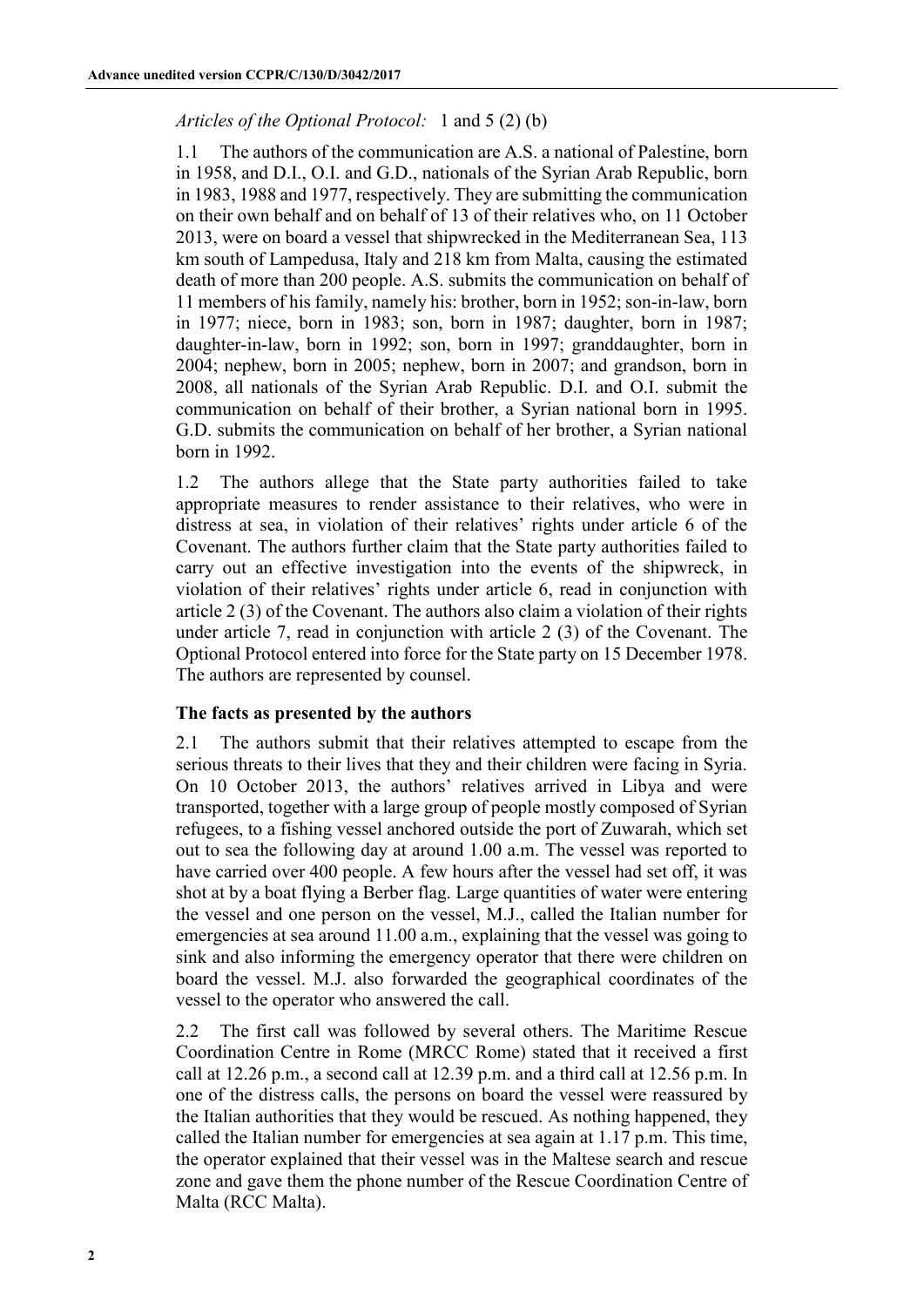2.3 Several calls were made from the vessel to the Armed Forces of Malta (AFM Malta) between 1 p.m. and 3 p.m., as well as calls made to the MRCC at 2.22 p.m. and 3.37 p.m.. The persons on board the vessel were finally told that their vessel had been identified and that rescue units would arrive within 45 minutes. The authors however note that according to a press statement issued after the events, AFM Malta stated that the vessel was not detected until 4.00 p.m., and that the first rescue boat, an AFM patrol boat, did not reach the site of the shipwreck until 5.50 p.m., with an Italian navy ship ITS Libra reaching the location at around 6 p.m. The authors claim that AFM Malta did not contact MRCC Rome for assistance until after the vessel had capsized. They further claim that the Italian naval ship Libra did not receive any instructions to assist the persons on board the vessel until after it had capsized and that it was in fact initially ordered to move away from the vessel, as otherwise it was believed that the Maltese authorities would not have taken responsibility for the rescue efforts. The authors note that, although the exact number of persons who died in the shipwreck has not been established, it has been estimated that over 200 people on board the vessel died, including 60 children.

2.4 The authors claim that the Italian and Maltese rescue centres tried to pass responsibility for the rescue operation to one another instead of intervening promptly. Given that the vessel was in the Maltese Search and Rescue area, MRCC Rome called RCC Malta at 1.00 p.m. informing RCC Malta of the vessel in order to hand over the operation to AFM Malta. According to MRCC Rome, it provided the identity of the closest vessels to the vessel in distress to RCC Malta, including the Italian navy ship ITS Libra and two commercial ships. However, it did not provide RCC Malta with the exact location of the naval ship. At 3.37 p.m. an Italian Air Force officer called the Command of the Italian Navy in order to receive instructions as to what orders to impart to the naval ship, which was closest to the vessel in distress. The authors note that according to interceptions of phone calls<sup>1</sup>, the naval ship was ordered to move further away from the vessel in distress as, had it been identified by Maltese patrol boats, the latter would have avoided taking charge of the rescue operation. At 4.38 p.m. MRCC Rome requested the Command of the Italian Navy to put the naval ship Libra in direct contact with Maltese authorities. The Command of the Navy did not authorize the request. At 4.44 p.m. RCC Malta requested MRCC Rome to put the Libra at the disposal of the rescue operation. MRCC Rome denied the authorization and invited RCC Malta to look for other solutions, such as the involvement of commercial ships.2 It was only at 5.07 p.m., after the vessel had capsized, that the naval ship was ordered to intervene and was directed towards the vessel in distress.

2.5 The authors claim that there are no effective remedies available that would enable them to submit their claims to domestic authorities. They note that M.J. submitted a complaint to the Public Prosecutor at the Court of Agrigento about the delayed responses of the Italian and Maltese authorities to his distress calls and the death or disappearance of two of his sons in the

<sup>&</sup>lt;sup>1</sup> The authors refer to recordings between the Italian Navy Command and ITS Libra published in an article by L'Espresso, 5 June 2017 'La legge del mare: così la Marina ha lasciato affondare il barcone dei bambini'.

<sup>&</sup>lt;sup>2</sup> The authors refer to an article in the Italian newspaper L'Espresso, dated 11 May 2017.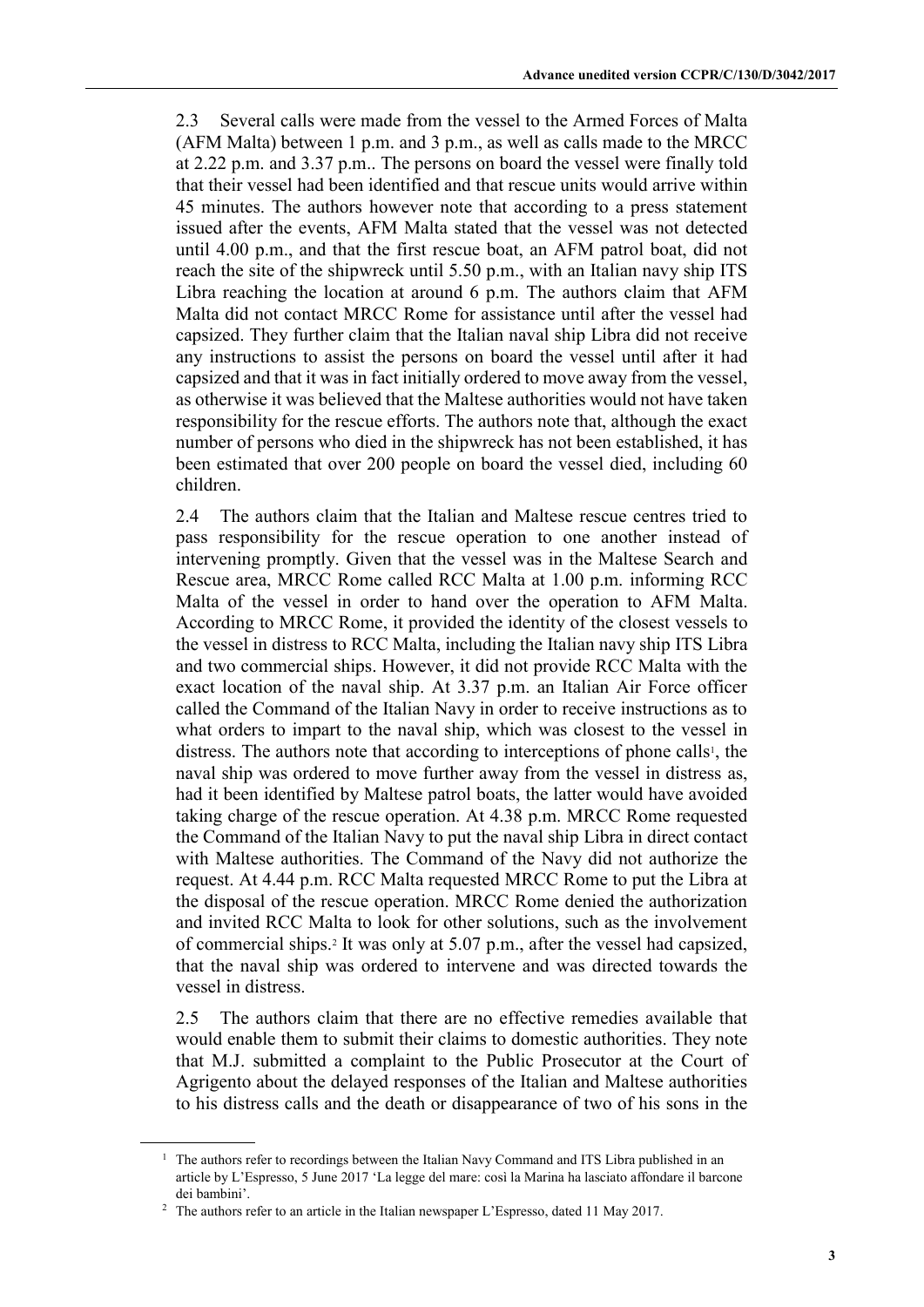shipwreck. However, neither Italy nor Malta initiated any investigation into the circumstances of the shipwreck and the public prosecutor has discontinued the criminal proceedings. The authors further note that A.S. submitted a complaint to the Public Prosecutor of the Court of Syracuse on 15 September 2014. He claimed the disappearance<sup>3</sup> of eleven relatives in the immediate aftermath of the shipwreck that occurred on 11 October 2013. From the minutes of the complaint, it would seem that following a previous complaint by A.S. on 6 September 2014, criminal proceedings were opened against unknown persons. However, A.S. did not receive any information about the proceedings or their outcome. After the shipwreck, the author O.I. contacted the Red Cross of Malta, the First Secretary of the Italian Embassy in Abu Dhabi, where she was residing at the time, the Italian Red Cross and UNHCR inquiring about the whereabouts of her brother who had been on board the vessel. As she did not receive any information about her brother, she travelled to Malta and Italy to seek information. G.D. lives in Damascus and has therefore no possibility of filing a complaint before the authorities of the State party. The authors also note that on 17 May 2017, the Italian Government was called to answer questions on the facts which led to the shipwreck in Parliament. However, the Government, represented by the Ministry of Defence, did not address the matter and only stated that MRCC Rome had acted in accordance with international regulations.

2.6 The authors argue that the failure to open an investigation into the facts that led to the shipwreck and the subsequent death or disappearance of persons on board the vessel, including the authors' relatives, means that they do not have at their disposal an effective remedy in the State party to challenge the authorities' shortcomings in their rescue activities. The authors further argue that they are not obliged to pursue civil remedies in order to exhaust domestic remedies as their aim is to see those responsible for having put their relatives' lives at risk and of having caused their death or disappearance prosecuted and punished. They claim that civil action would not satisfy this aim, as such action would only focus on compensatory damages, and would not address the issue of the identification and punishment of those responsible. Even if civil remedies were to be exhausted, these would prove to be ineffective in the absence of any investigation ascertaining the facts surrounding the shipwreck and any related responsibility. The authors argue that without a proper investigation into the shipwreck and the failed rescue operation, they are *de facto* barred from seeking civil remedies. They also submit that there are special circumstances exempting them from the obligation to exhaust domestic remedies given the scale of the tragedy which gave rise to their complaint. They argue that the Optional Protocol should be applied with some flexibility and without excessive formalities, and they submit that they do not possess the cultural, linguistic and economic means to pursue legal remedies in the State party.

<sup>&</sup>lt;sup>3</sup> It is noted in the complaint that A.S. claims the disappearance of 11 relatives in the shipwreck. While reporting their disappearance to the public prosecutor's office, he was requested to view photographs of victims from the shipwreck. He stated that none of his relatives were among the victims in the photographs. He further stated that he recognized his brother, sons and his brother's grandchildren among survivors photographed on board a fishing boat. He further claimed that he had received a text message from an unknown Italian number after the shipwreck, according to which his youngest son was in prison and prevented from contacting his family. A.S. stated that he believed the text message was from his son as it was signed with a nickname only he and his wife knew.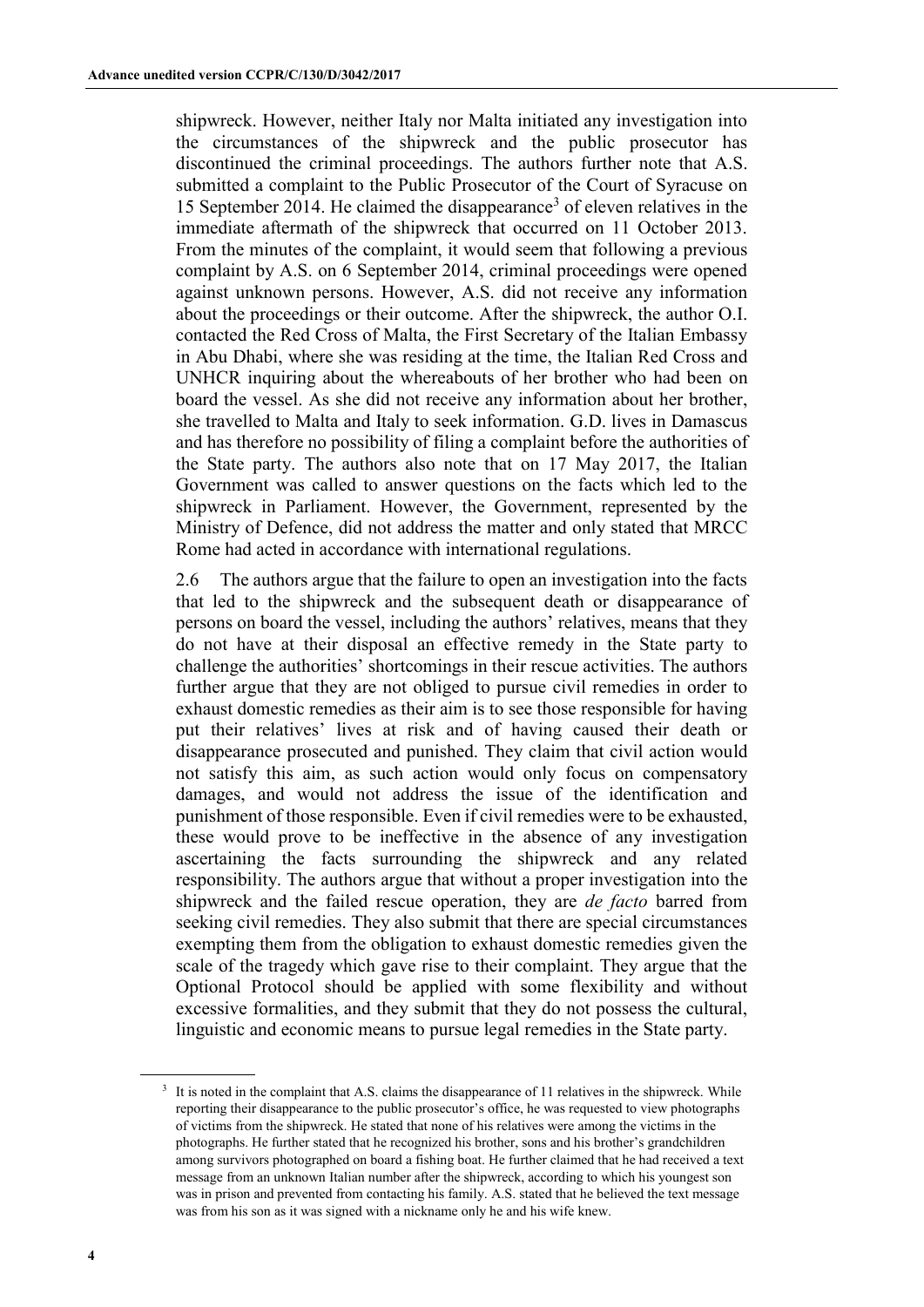2.7 The authors note that the shipwreck occurred outside the national territories of both Italy and Malta. They however submit that the complaint falls under the jurisdiction of both Italy and Malta as: a) both States are parties to the International Convention on Maritime Search and Rescue (SAR Convention) and as Maltese authorities were responsible for the SAR maritime area in which the vessel was located, while the Italian authorities were exercising *de facto* control over the Maltese SAR area, as it has often been the only State willing and able to carry out rescue operations in the area; and b) both States parties were in continuous contact with the vessel in distress and activated rescue procedures thus, notwithstanding the severe shortcomings of the operations, exercised control in the SAR area over the persons in distress. The authors argue that, as such, a causal link exists between the lack of prompt rescue activities, the shipwreck and the loss of lives. By acting negligently, or by failing to act, the States parties established a crucial link in the causal chain that caused the shipwreck. The authors note that, in this respect, it has been argued that a distress call has been identified as creating a relationship between the state which receives it, and the person who sends it, and that due to this relationship, the jurisdictional link between the person in danger and the state authorities emerges as a result of the distress call, meaning that the authorities consequently have an obligation to provide emergency services.<sup>4</sup>

## **The complaint**

3.1 The authors note that the duty to render assistance to those in distress at sea is a well-established international rule under the 1982 United Nations Convention on the Law of the Sea and the 1974 International Convention for the Safety of Life at Sea (SOLAS).<sup>5</sup> The authors claim that the State party violated their relatives' rights under article 6 (1) of the Covenant due to the State party's negligent acts and omissions in the rescue activities at sea, which endangered their relatives' lives and resulted in their death or disappearance. Specifically, they claim that the State party authorities breached their duty to take all appropriate steps in order to safeguard the lives of their relatives by: failing to promptly pass the distress calls from the vessel to the competent SAR authorities, i.e. the Maltese Rescue Center; failing to promptly inform the alleged victims that they should contact the Maltese authorities, thereby delaying the rescue operation; and failing to send the coast guard vessels from Lampedusa or the Italian naval ship located closest to the vessel to rescue the persons onboard, despite a request from the Maltese authorities. The authors submit that by failing to promptly inform the Maltese authorities, the Italian authorities delayed the rescue operation by two hours. They further submit that had the Italian authorities directed the Italian naval ship and coast guard boats to rescue the persons onboard the vessel, these boats would have

<sup>4</sup> The authors refer to S. Trevisanut, 'Is there a right to be rescued at sea? A constructive view' in 'Questions of International Law', 2014, p.9.

<sup>&</sup>lt;sup>5</sup> The authors refer to article 98 (1) of the Convention on the Law of the Sea which stipulates that: "Every State shall require the master of a ship flying its flag, in so far as he can do so without serious danger to the ship, the crew or the passengers: (a) to render assistance to any person found at sea in danger of being lost; (b) to proceed with all possible speed to the rescue of persons in distress, if informed of their need of assistance, in so far as such action may reasonably be expected of him; (c) after a collision, to render assistance to the other ship, its crew and its passengers and, where possible, to inform the other ship of the name of his own ship, its port of registry and the nearest port at which it will call."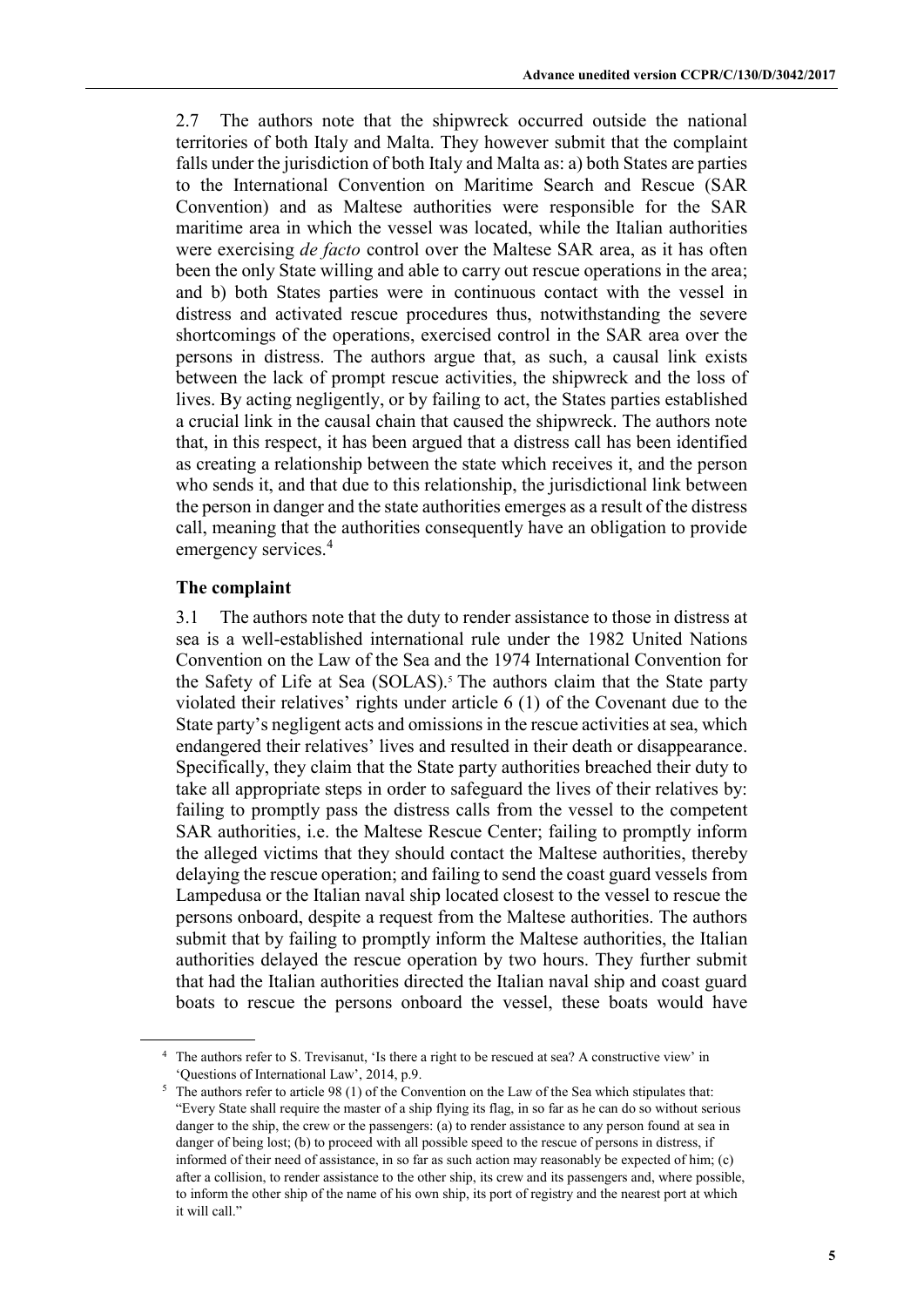reached the vessel at 3 p.m. at the latest, i.e. two hours before the vessel sank. They argue that the naval ship ITS Libra could have covered the distance to the vessel in distress in one hour. They further argue that as the vessel was in imminent danger and in need of imminent assistance, and being aware that no other authority was taking action, the Italian authorities should have assumed responsibility for initiating suitable action and should have conferred with neighboring Rescue Centres with the objective of designating one Centre to assume responsibility, in accordance with Chapter 5.3.4.1 of the SAR **Convention** 

3.2 The authors further allege a violation of their relatives' rights under article 6 (1) read in conjunction with article 2 (3) of the Covenant as they claim that the authorities of the State party failed to undertake an official, independent and effective investigation into the shipwreck in order to ascertain the facts and identify and punish those responsible for it.

3.3 The authors also claim that their rights under article 7, read in conjunction with article 2 (3) of the Covenant, have been violated as the failure to investigate the death or disappearance of their relatives has caused and continues to cause them anguish, amounting to inhuman and degrading treatment.

## **State party's observations on admissibility and the merits**

4.1 On 15 June 2018, the State party submitted its observations on the admissibility and merits of the communication. The State party submits that the communication should be found inadmissible for lack of jurisdiction, as the shipwreck took place outside the State party's territory. It also notes that domestic judicial proceedings are currently pending.

4.2 The State party notes that, in recent years, a large number of migrants have arrived in Italy. It notes that according to the records of a parliamentary hearing held on 3 May 2017, 23 rescue operations were carried out simultaneously on the day of the shipwreck in question.<sup>6</sup>

4.3 The State party further notes that from judicial investigations, telephone records and interviews with witnesses and defendants, the following facts have been established concerning the events of the shipwreck of reference. Once the first inbound phone call, recorded at 12.26 p.m., to MRCC Rome was made from the vessel, MRCC Rome started localizing the satellite telephone from which the call had been made. Following the second phone call from the vessel, and after having received basic information, MRCC Rome informed RCC Malta, at 1.00 p.m., about the incident as the vessel was located in the Maltese SAR area. At 1.05 p.m., RCC Malta responded positively to MRCC Rome's request to formally coordinate the rescue operation. MRCC Rome requested RCC Malta to also provide the said confirmation in writing. This confirmation was received at 2.35 p.m. RCC Malta thus formalized its coordination role, and it informed MRCC Rome that it was sending a patrol boat to the area the vessel had been reported to be in. In the meantime, MRCC Rome also collected information, tried to localize

<sup>6</sup> The State party refers to hearing No. 44 before the bicameral parliamentary Committee To Oversee Schengen Agreements, held on May 3, 2017. See: http://documenti.camera.it/leg17/resoconti/commissioni/stenografici/html/30/indag/c30\_confini/2017/ 05/03/indice\_stenografico.0044.html.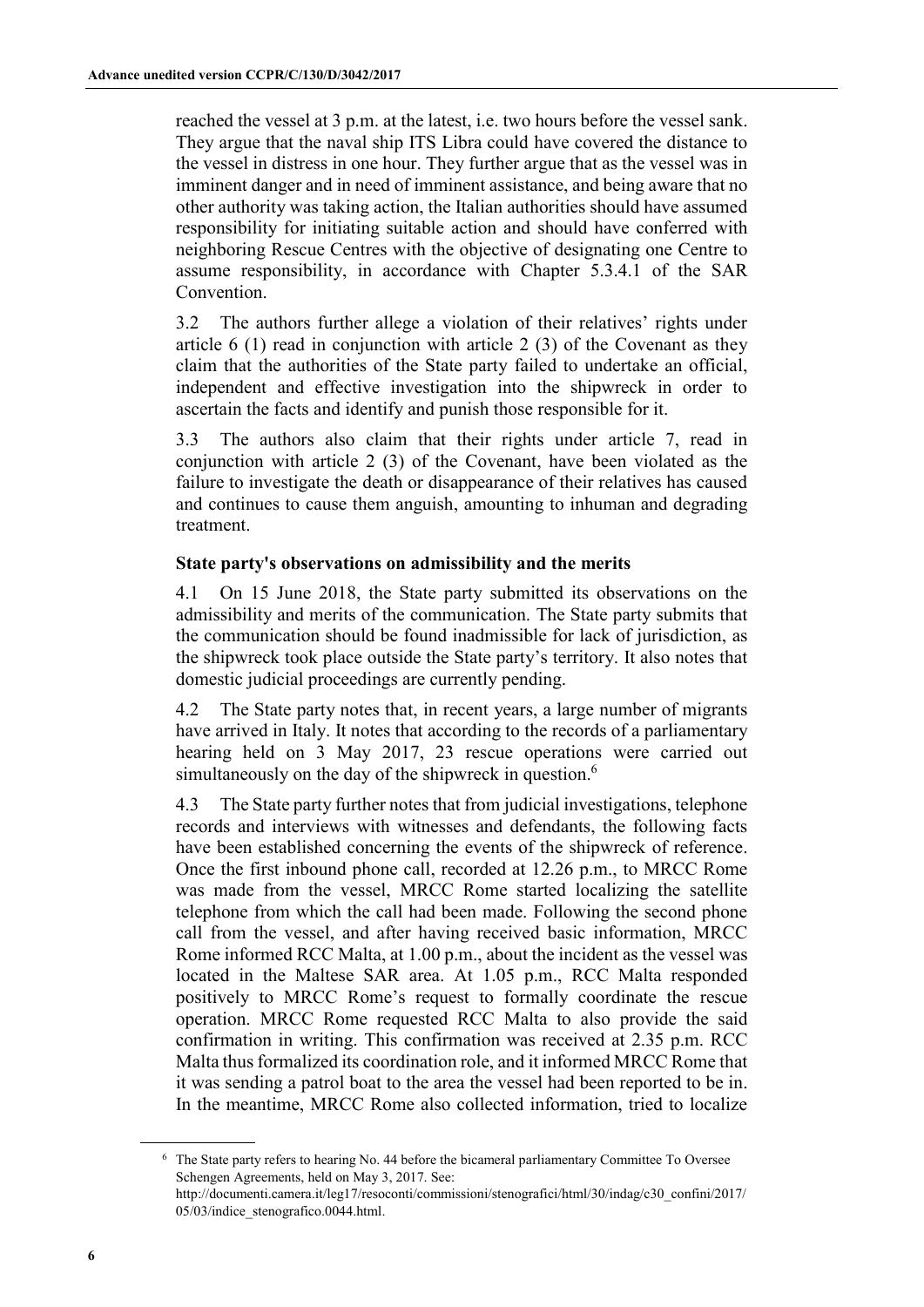the vessel in distress, kept contact with RCC Malta, and informed the migrants to contact RCC Malta so as to ensure a more direct, immediate and effective rescue operation. Upon RCC Malta's request, MRCC Rome informed the former that it did not have coast guard vessels in the area concerned. However, it informed RCC Malta that an Italian Navy vessel and two merchant ships were present in the area. At 5.07 p.m., RCC Malta informed that the vessel had capsized and it requested the participation of Italian rescue assets. MRCC Rome informed the navy vessel ITS Libra, which was already on its way towards the area concerned, about the shipwreck. It also informed another Italian vessel, the Espero, which headed towards the rescue area. At 6.00 p.m., ITS Libra reached the rescue area and it actively participated in the rescue operation. At 6.30 p.m., RCC Malta appointed Libra as on-scene coordinator of the rescue operation.

4.4 The State party notes that the SAR Convention on Maritime Search and Rescue, provides for the obligation to rescue and assist persons at sea, regardless of nationality or legal status. It notes that the SAR convention sets delimitations between States and their respective SAR areas, so as to include - in addition to the respective territorial waters of each State - portions of the high seas, with the identification of a single competent SAR authority for said area. As such, in all circumstances, a single Rescue Centre, which is responsible for coordinating operations in its own area and to which operational choices are reserved must be identifiable. Under the SAR convention, only one authority is responsible for the coordination of rescue interventions in each SAR area. The choice of the most suitable naval vessels and aircrafts mandated to carry out search and rescue operations falls within the prerogatives of the responsible Rescue Centre. The State party notes that in the present case the shipwreck occurred outside its SAR area.

4.5 The State party submits that as the alleged violation of the duty to protect the lives of the alleged victims took place outside Italian territorial waters and outside its SAR area, the facts under review do not fall within its jurisdiction under article 2 of the Covenant and article 1 of the Optional Protocol. It notes that under the SAR Convention, the responsibility for protecting the lives of persons on board a vessel on the high seas belongs to the competent MRCC of the State responsible for that SAR area. The State party argues that in the present case, that responsibility belonged to RCC Malta and it submits that it cannot be argued that Italy would have *de facto* responsibility over the area concerned merely due to the fact that Italian authorities organize rescue interventions, in an autonomous and nonobligatory manner, in the Maltese SAR area. The State party argues that by establishing its own SAR area, Malta has assumed the power and responsibility to fulfil its own obligations in its own area and it submits that the vessel carrying the migrants was not under the jurisdiction, understood as power and control, of Italy. The State party further notes that the Maltese authorities had made a formal undertaking of coordinating the rescue operation. Malta had also sent, although informed by MRCC Rome that there was an Italian Navy ship in the area, rescue assets to intercept the vessel in distress. The State party argues that Malta had therefore formalized its intention to exercise its jurisdiction of the rescue operation and had in fact exercised it. The State party notes that the Italian Navy vessel ITS Libra also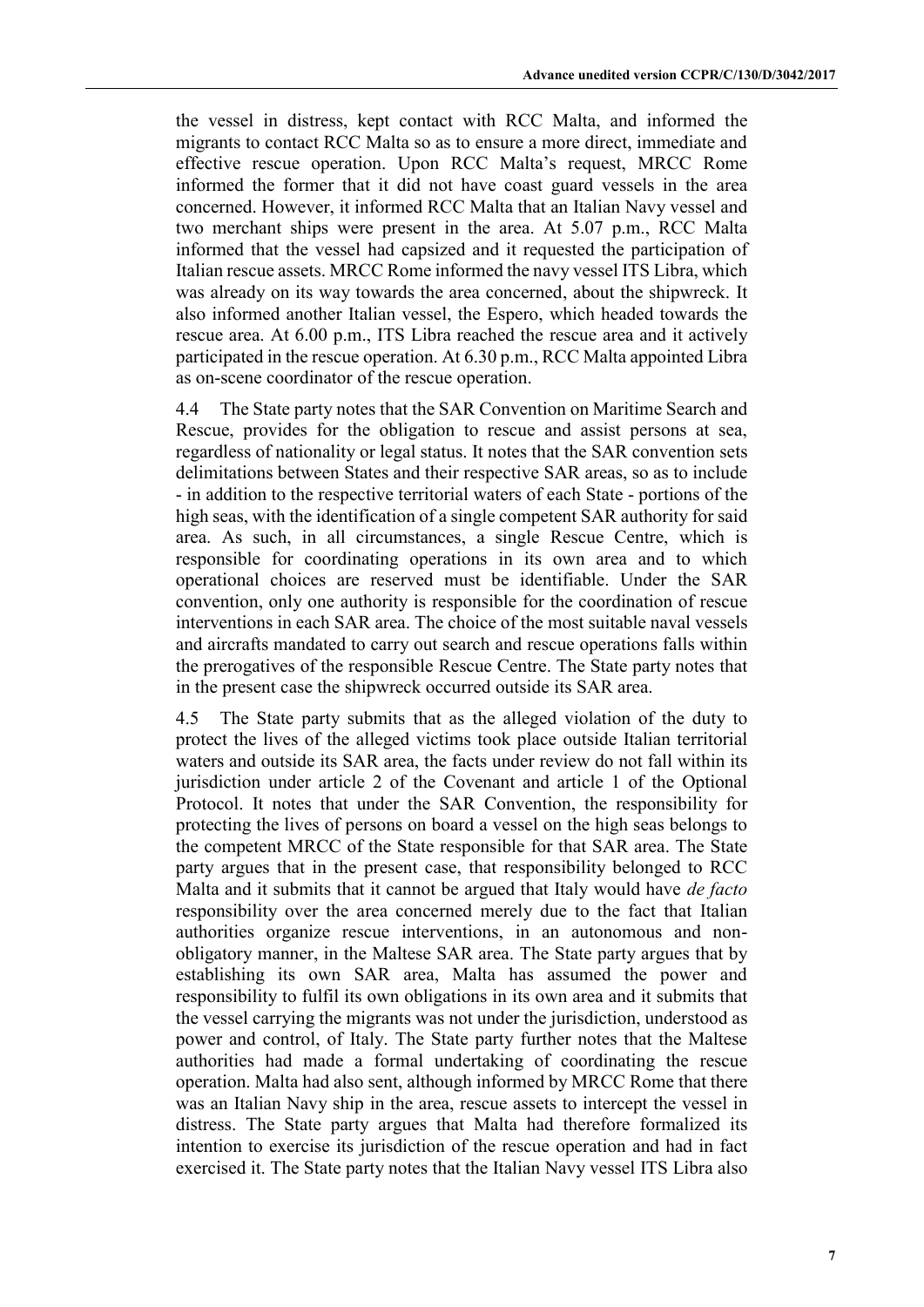intervened in the rescue operation, even before a formal request from Malta, and it became the focal point of the rescue operations, thus saving many lives.

4.6 As concerns the merits of the communication, the State party notes that a very complex judicial investigative procedure has been opened into the incident. It notes that the process has involved different tribunals and has been carried out with the aim of "verifying the *modus operandi* of all the assets involved in the general international scenario, including over six months before the tragic events and thus, not only with specific regard to the case under reference". The intervention at the level of the Supreme Court has also been necessary, in order to establish whether the investigation should fall under the competence of military or ordinary courts. The Supreme Court has determined that the investigation falls under ordinary jurisdiction before the Rome ordinary Tribunal.

4.7 The State party notes that investigations into the events of the shipwreck were initiated after a complaint was filed on 11 April 2014, at the Consulate of Italy in Frankfurt, Germany, which was transmitted to the Palermo Public Prosecutor's Office in Sicily. Additional complaints have subsequently been lodged by family members of victims of the shipwreck and by some of the persons who had survived the shipwreck. The Siracusa Public Attorney's Office filed a motion of dismissal with regard to one complaint on 27 February 2017. Following transfer of proceedings from the Agrigento and Palermo Public Attorney's Offices to Rome, the Rome Public Attorney's Office has filed motions of dismissal concerning two complaints on 3 April and 18 July 2017. Following an additional complaint, a third criminal proceeding has been initiated in Rome. This proceeding is ongoing and the complainants were notified about their right to participate in a pre-trial hearing that, at the time of the submission of the present observations, was to take place on 29 October 2018. In the course of the proceedings, charges have been brought against officers from the Italian Navy, the Harbour Master Corps-Coast Guard and personnel on duty at MRCC Rome. The charges include the criminal offense of failure to provide assistance and negligent homicide. The State party notes that the authors of the communication are not parties to the pending proceeding as they did not file this complaint. It notes that the investigation into the shipwreck has been complex due to the high number of stakeholders involved and the difficult reconstruction of facts. The State party argues that the investigations undertaken by the domestic authorities have been thorough, prompt, and effective, and it notes that the aim of the ongoing proceeding is to determine the responsibilities, if any, of persons involved in the events of the shipwreck.

### **Authors' comments on the State party's observations on admissibility and the merits**

5.1 On 15 October 2018, the authors submitted their comments on the State party's observations. They maintain that the communication is admissible. They reiterate their argument that the Italian authorities are exercising *de facto* control over the Maltese SAR maritime area and that it therefore bears responsibility for the failed rescue operation that occurred on 13 October 2013. Regarding the State party's information that judicial proceedings are ongoing, the authors argue that these have been unduly delayed considering the fact that, at the time of the submission of their comments, five years have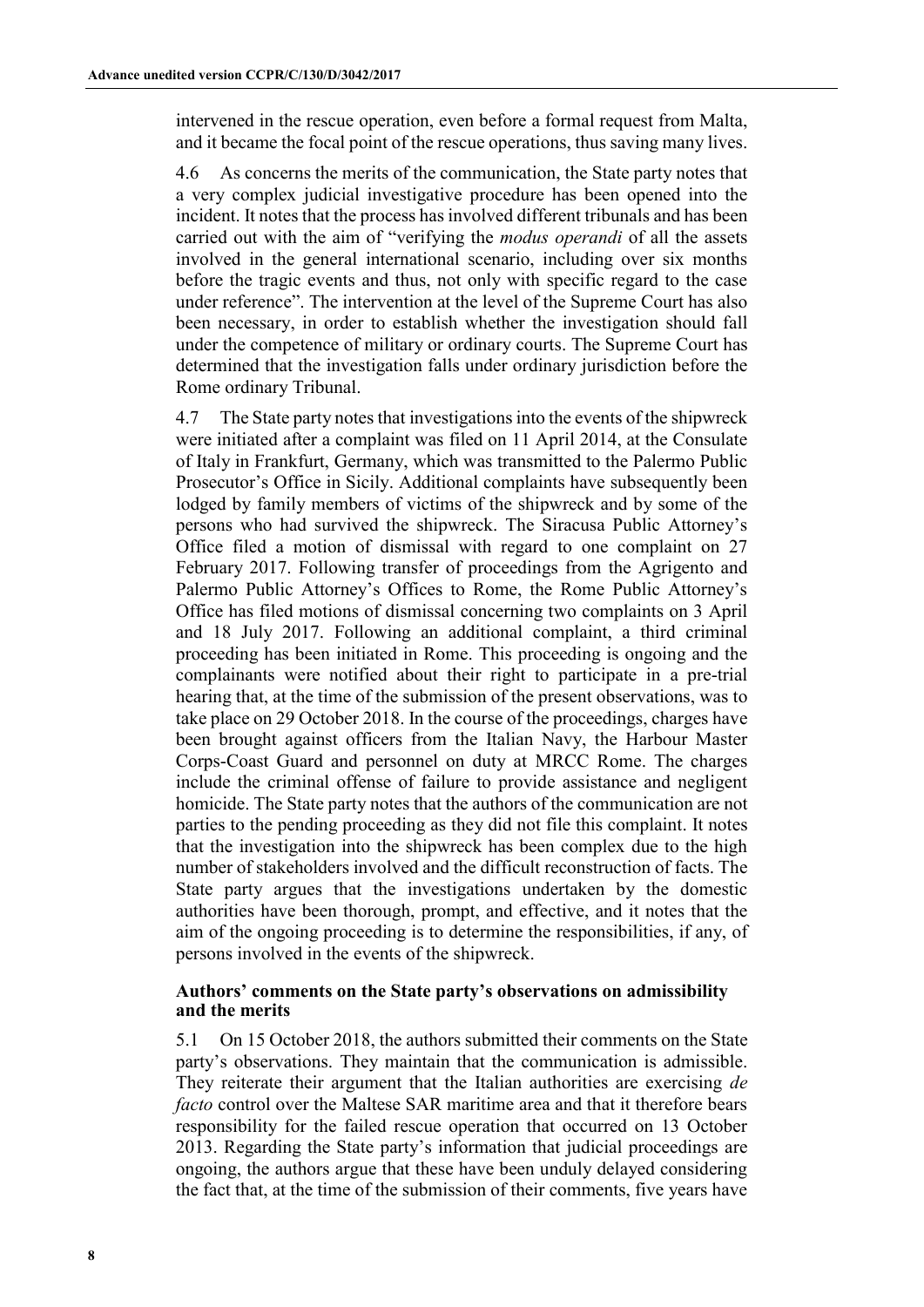passed and the investigations have not yet been completed. They also argue that the State party authorities have failed to involve them, as next of kin, in the criminal proceedings. They note that the initial complaints regarding the incident were dismissed by State party's authorities and they claim that it was only after a newspaper published information on the events of the incident that two officers have been charged with criminal offences.

5.2 The authors note the State party's claim that the first distress call was received by MRCC Rome at 12.26 p.m. on 11 October 2013. They reiterate their claim that the first call from the vessel in distress was made at 11.00 a.m. They however note that, in any event, it is undisputed that MRCC Rome received the first distress call from the vessel and that under section 3.6.1 of the International Aeronautical and Maritime Search and Rescue Manual (IAMSAR Manual) it was under the duty to immediately notify the appropriate RCC about the incident and to take all necessary action to coordinate the response until the responsible RCC had assumed responsibility. The authors note that RCC Malta did not formally assume the duty to coordinate the rescue operation until 2.35 p.m. The authors further claim that the coordinates of the vessel in distress had already been provided to MRCC Rome in the first distress call at 11.00 a.m., and that the Italian authorities did not therefore need to spend any time localizing the vessel.

5.3 The authors reiterate their claims that MRCC Rome failed to promptly inform RCC Malta of the vessel in distress and that it failed to provide them with assistance as it only informed RCC Malta of the presence of an Italian naval ship and two commercial ships in the area, but failed to provide RCC Malta with the name and position of the naval ship. They also reiterate their claim that the naval ship was ordered to move away from its position in order to avoid participating in the rescue operations.<sup>7</sup> When the Maltese authorities had identified the presence of the naval ship in the area and sent a request to MRCC Rome for the ship to proceed towards the vessel in distress, this request was refused by MRCC Rome which informed the Maltese authorities that the naval ship was conducting surveillance operations in another area and was therefore unable to reach the requested area. Radio calls made minutes before the shipwreck from AFM to the naval ship also remained unanswered. The authors submit that the State party authorities therefore failed in their duty to cooperate with Maltese authorities in order to save lives in distress at sea.

5.4 The authors note that they do not claim that the Italian authorities should have assumed coordination of the rescue operations, rather their complaint is focused on the Italian authorities' failure to provide assistance to the Maltese coordinating authorities, by not putting the ITS Libra naval ship immediately at the disposal of the rescue operation, thereby failing to provide prompt aid to persons in distress at sea.

<sup>7</sup> The authors refer to recordings between the Italian Navy Command and ITS Libra published in an article by L'Espresso, 5 June 2017 'La legge del mare: così la Marina ha lasciato affondare il barcone dei bambini.'

available at http://m.espresso.repubblica.it/video/tutti-i-video/la-legge-del-mare-cosi-la-marinahalasciato-affondare-il-barcone-dei-bambini/10396/10497.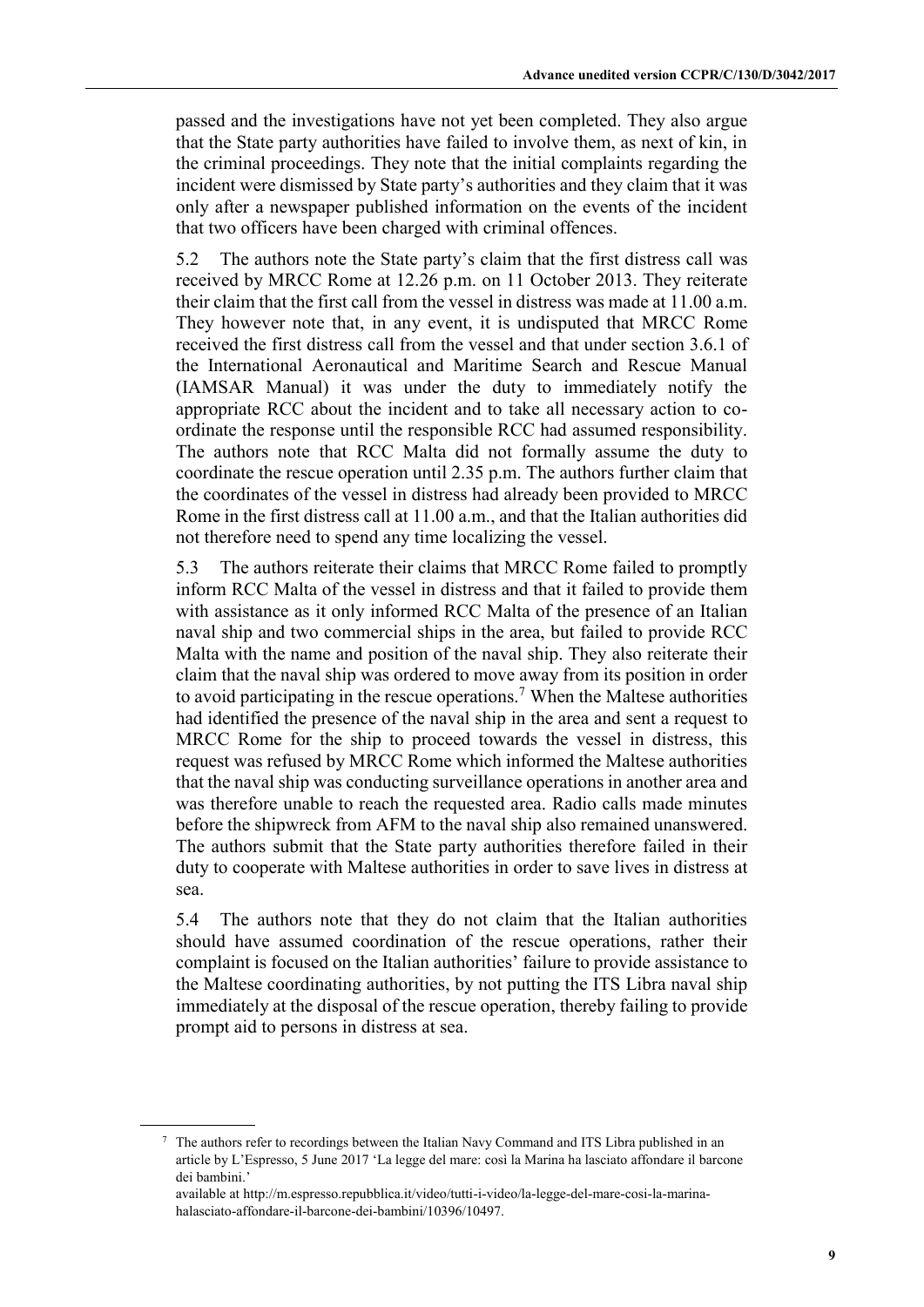### **State party's further observations**

6. On 4 July 2019, the State party submitted further observations on the communication. It referred to its submission of 15 June 2018 and informed that the judicial proceeding concerning the events of 13 October 2013 are still ongoing. It notes that the latest pre-trial hearing was held on 24 June 2019, and that the next one had been scheduled for 9 July 2019.

## **Issues and proceedings before the Committee**

## *Consideration of admissibility*

7.1 Before considering any claims contained in a communication, the Committee must decide, in accordance with rule 97 of its rules of procedure, whether the communication is admissible under the Optional Protocol.

7.2 The Committee has ascertained, as required under article 5 (2) (a) of the Optional Protocol, that the same matter is not being examined under another procedure of international investigation or settlement.

7.3 The Committee notes the State party's submission that the communication is inadmissible under article 1 of the Optional Protocol for lack of jurisdiction as the events occurred outside the territorial waters of the State party. It notes the authors' submission that the complaint falls under the State party's jurisdiction as State party authorities were exercising *de facto* control over the Maltese search and rescue area; were in continuous contact with the vessel in distress; and had activated rescue procedures, thus exercising control over the persons in distress.

7.4 The committee recalls that under article 1 of the Optional Protocol, it has competency to receive and consider communications from individuals subject to the jurisdiction of States parties. It also recalls that in paragraph 10 of its general comment No. 31 (2004) on the nature of the general legal obligation imposed on States parties to the Covenant, it stated that: States parties are required by article 2, paragraph 1, to respect and to ensure the Covenant rights to all persons who may be within their territory and to all persons subject to their jurisdiction. This means that a State party must respect and ensure the rights laid down in the Covenant to anyone within the power or effective control of that State party, even if not situated within the territory of the State party. As indicated in general comment 15 on the position of aliens under the Covenant adopted at the twenty-seventh session (1986), the enjoyment of Covenant rights is not limited to citizens of States parties but must also be available to all individuals, regardless of nationality or statelessness, such as asylum seekers, refugees, migrant workers and other persons who may find themselves in the territory or subject to the jurisdiction of the State party. This principle also applies to those within the power or effective control of the forces of a State party acting outside its territory, regardless of the circumstances in which such power or effective control was obtained, such as forces constituting a national contingent of a State party assigned to an international peacekeeping or peace-enforcement operation.

7.5 The Committee further recalls paragraph 63 of its general comment No. 36 (2019) on the right to life, in which it observed that: "In light of article 2, paragraph 1, of the Covenant, a State party has an obligation to respect and to ensure the rights under article 6 of all persons who are within its territory and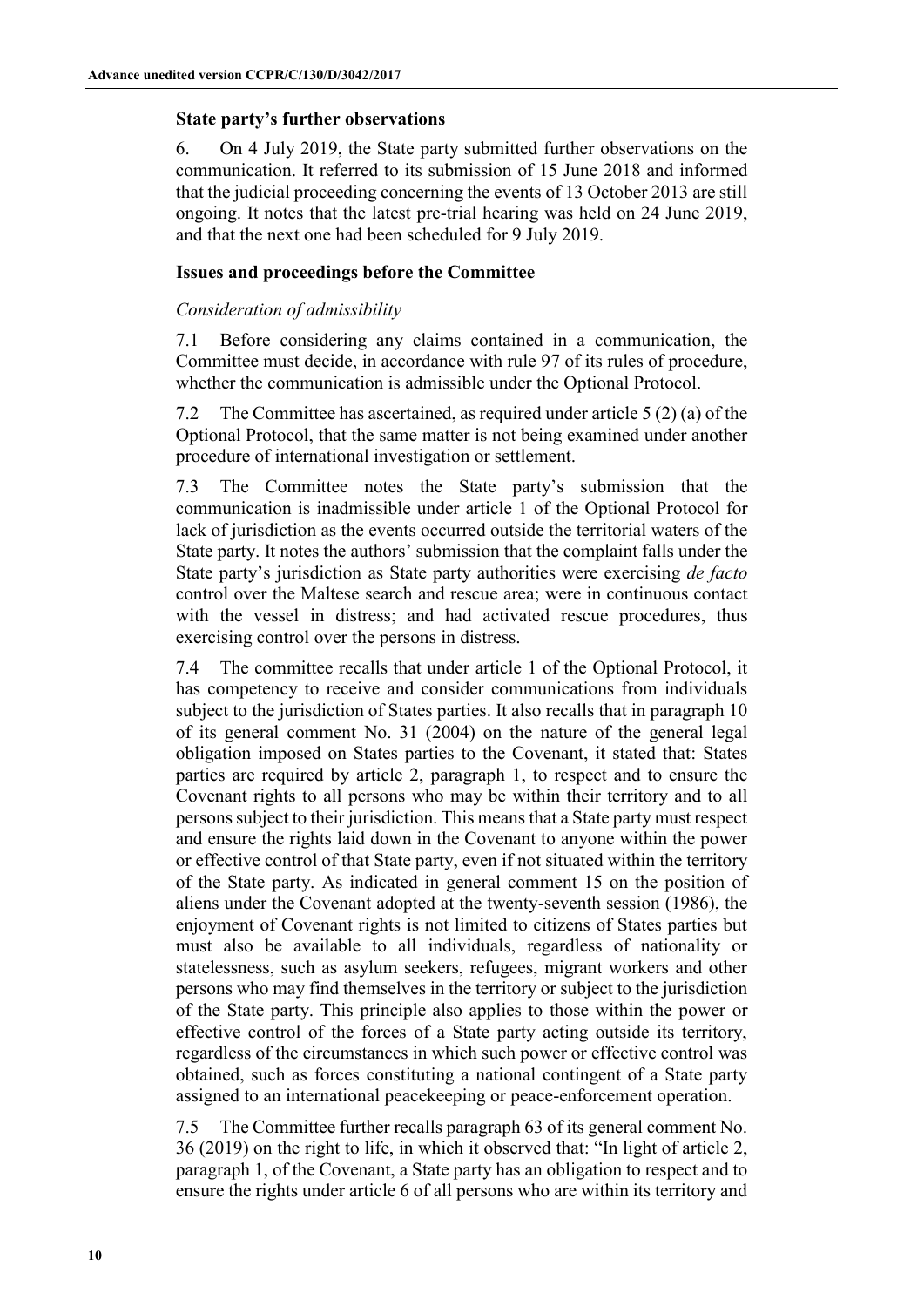all persons subject to its jurisdiction, that is, all persons over whose enjoyment of the right to life it exercises power or effective control. This includes persons located outside any territory effectively controlled by the State, whose right to life is nonetheless impacted by its military or other activities in a direct and reasonably foreseeable manner. States parties must respect and protect the lives of individuals located in places that are under their effective control, such as occupied territories, and in territories over which they have assumed an international obligation to apply the Covenant. States parties are also required to respect and protect the lives of all individuals located on marine vessels and aircraft registered by them or flying their flag, and of those individuals who find themselves in a situation of distress at sea, in accordance with their international obligations on rescue at sea.<sup>8</sup>" The Committee further recalls its jurisprudence that a State party may be responsible for extraterritorial violations of the Covenant in cases such as those involving extradition or deportation, if it is a link in the causal chain that would make possible violations in another jurisdiction, where the risk of an extraterritorial violation is a necessary and foreseeable consequence judged on the knowledge the State party had at the time.<sup>9</sup>

7.6 The Committee further notes that according to article 98 of the 1982 United Nations Convention on the Law of the Sea, each State shall require the master of a ship flying its flag "to proceed with all possible speed to the rescue of persons in distress, if informed of their need of assistance, in so far as such action may reasonably be expected of him" and coastal States "shall promote the establishment, operation and maintenance of an adequate and effective search and rescue service regarding safety on and over the sea and, where circumstances so require, by way of mutual regional arrangements cooperate with neighbouring States for this purpose". In addition, it notes that specific arrangements concerning the provision and coordination of search and rescue services are found in the 1979 International Convention on Maritime Search and Rescue and in the Regulations adopted pursuant to the 1974 International Convention for the Safety of Life at Sea (SOLAS), including on coordination of search and rescue operations of ships from different States by the regional coordination center, and the duty of states to cooperate in search and rescue activities upon receiving information on situations of distress at sea.<sup>10</sup>

7.7 In the present case, the Committee notes that it is undisputed between the parties that the shipwreck occurred outside the State party's territory, and that none of the alleged violations occurred when the authors' relatives were on board a vessel hoisting an Italian flag. The question before the Committee is therefore whether the alleged victims could be considered to have been within the power or effective control of the State party, even though the incident took place outside its territory. The Committee notes that, in the present case, initial contact was made between the vessel in distress and State

<sup>8</sup> CCPR/C/MLT/CO/2, para. 17; United Nations Convention on the Law of the Sea, art. 98; International Convention for the Safety of Life at Sea, chap. V, regulation 10. [In its concluding observations on Malta the Committee expressed concern about "alleged instances of collective expulsions of migrants who have been intercepted and rescued at sea, in case of a real risk of illtreatment, infringing the principle of non-refoulement and regrets that the State party contests its jurisdiction over persons rescued at sea".]

<sup>9</sup> *Munaf v. Romania* (CCPR/C/96/D/1539/2006), para. 14.2.

<sup>&</sup>lt;sup>10</sup> International Convention on Maritime Search and Rescue, 1979, Art. 4.6.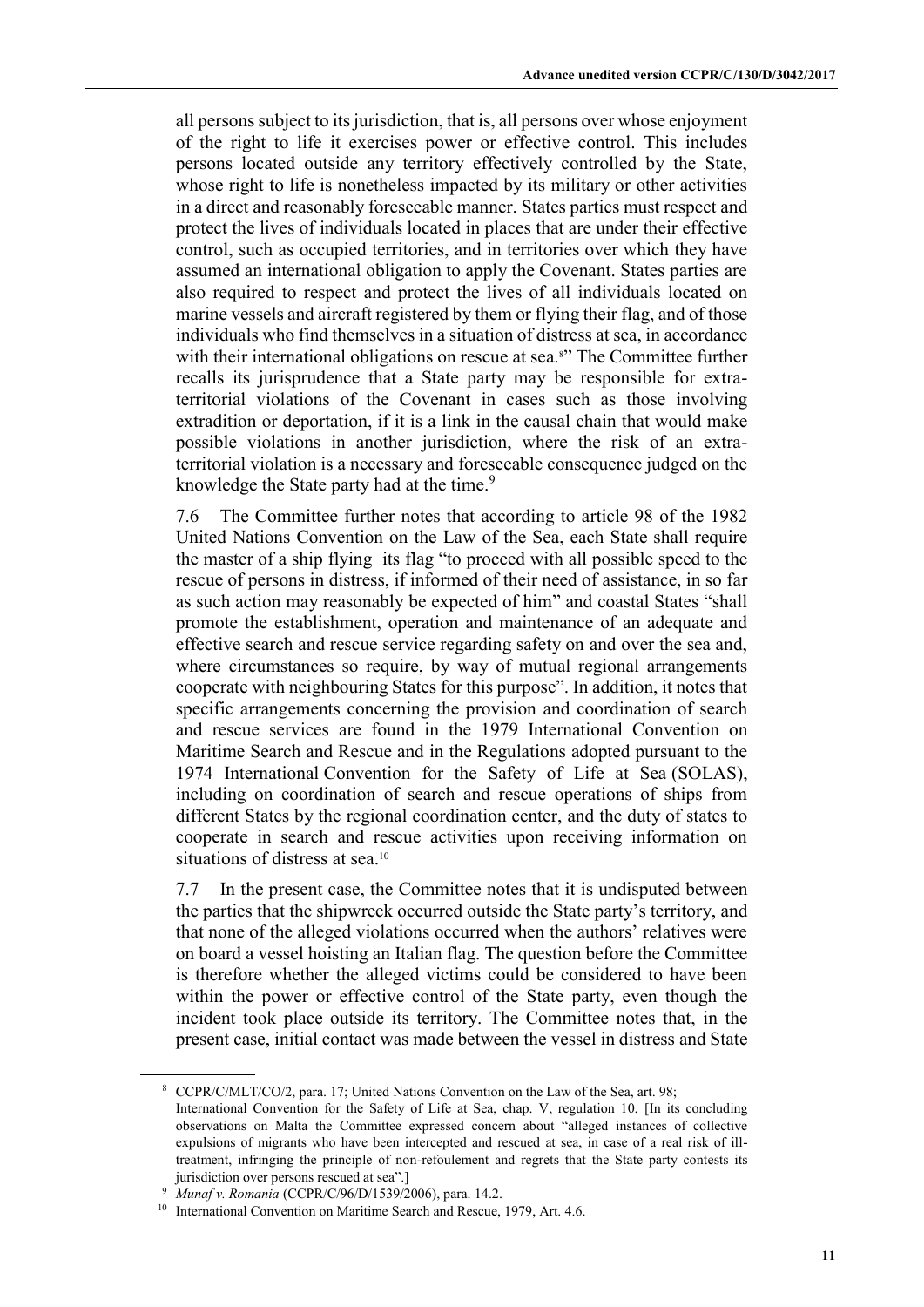party authorities in Rome on 11 October 2013, sometime between 11.00 a.m. and 12.26 p.m., and that the authors' claim that in one of the distress calls, the persons on board the vessel were reassured by the Italian authorities that they would be rescued. The Committee also notes that it is uncontested that only after 1 p.m., did Malta inform the Italian MRCC that it accepted to coordinate the rescue operation and that such acceptance was formally confirmed in writing at 2.35 p.m. Furthermore, even after Malta accepted responsibility the Italian authorities remained involved in the rescue operation, due to the close location of the Italian navy ship ITS Libra to the vessel in distress. Between 1 p.m. and 5 p.m. consultations took place between the Italian Air Force and Navy as to whether or not to dispatch the ITS Libra to assist in the rescue operation, and such dispatch was requested by the Maltese authorities on more than one occasion. At 5.07 p.m. after being informed of the capsizing of the vessel, the Italian MRCC confirmed that the ITS Libra was dispatched towards the vessel in distress. It arrived on the scene at 6 p.m. and assumed an on-site coordination role at 6.30 p.m.

7.8 The Committee considers that in the particular circumstances of the case, a special relationship of dependency had been established between the individuals on the vessel in distress and Italy. This relationship comprised of factual elements – in particular, the initial contact made by the vessel in distress with the MRCC, the close proximity of ITS Libra to the vessel in distress and the ongoing involvement of the MRCC in the rescue operation and – as well as relevant legal obligations incurred by Italy under the international law of the sea, including a duty to respond in a reasonable manner to calls of distress pursuant to SOLAS Regulations<sup>11</sup> and a duty to appropriately cooperate with other states undertaking rescue operations pursuant to the International Convention on Maritime Search and Rescue<sup>12</sup>. As a result, the Committee considers that the individuals on the vessel in distress were directly affected by the decisions taken by the Italian authorities in a manner that was reasonably foreseeable in light of the relevant legal obligations of Italy, and that they were thus subject to Italy's jurisdiction for the purposes of the Covenant, notwithstanding the fact that they were within the Maltese search and rescue region and thus also subject concurrently to the jurisdiction of Malta. <sup>13</sup> The conduct of criminal investigations in Italy regarding the conduct of various naval officers involved in the incident further underscores the potential legal responsibility (albeit under domestic law) of Italian officials vis-à-vis the victims of the incident. Consequently, the Committee finds that it is not precluded by article 1 of the Optional Protocol from considering the present communication.

7.9. The Committee notes the claims of the authors about the long duration of the domestic investigation in Italy and it observes that it has not been contested by the State party that no further domestic remedies are available to the authors. Accordingly, the Committee considers that it is not precluded by article 5 (2) (b) of the Optional Protocol from considering the present communication.

<sup>&</sup>lt;sup>11</sup> See in particular, SOLAS Regulation 33.<br><sup>12</sup> See in particular, International Convention on Maritime Search and Rescue, art. 4.6. <sup>13</sup> See *A.S., D.I., O.I. and G.D. v, Malta*, (CCPR/C/128/D/3043/2017), para. 6.7.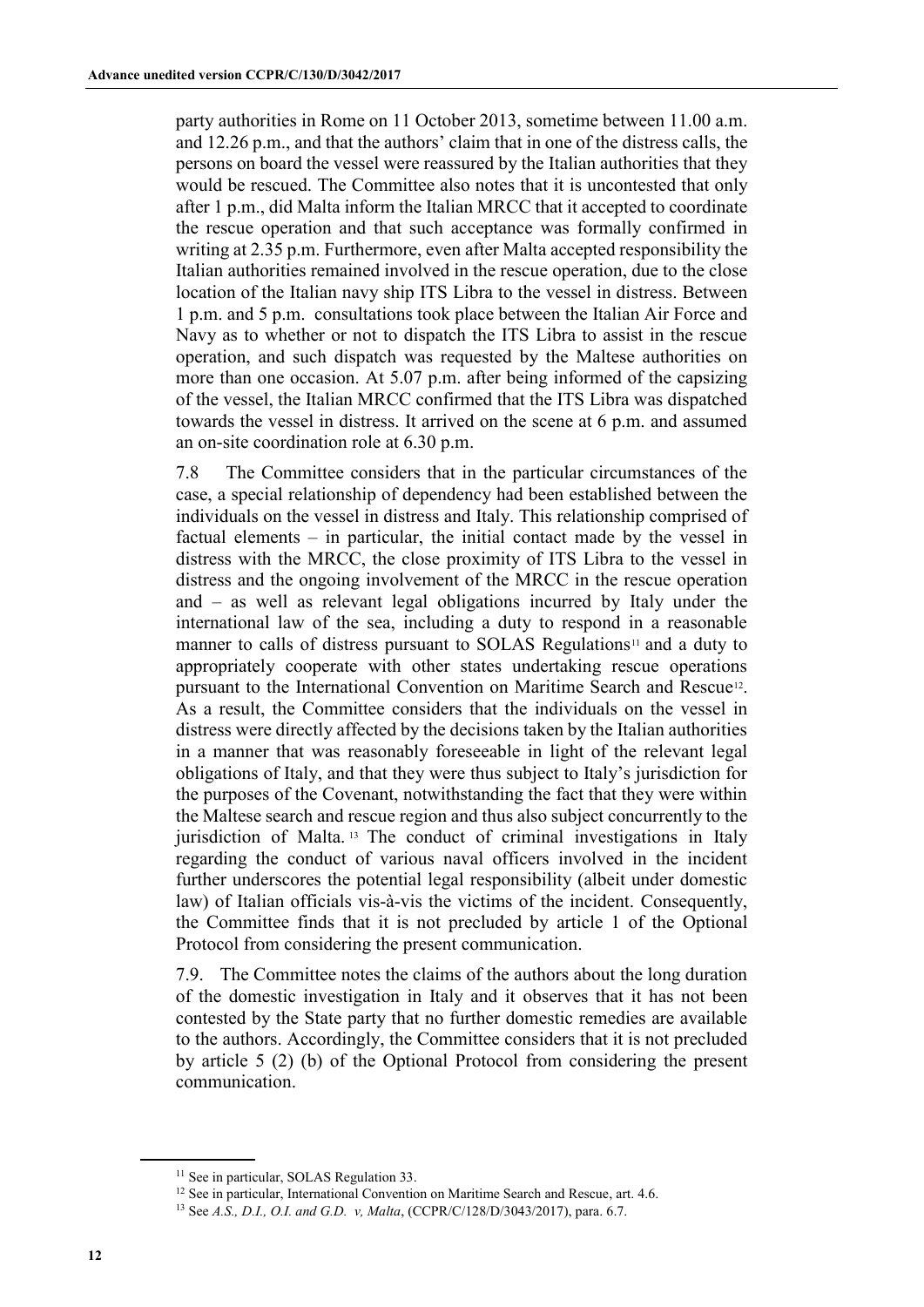7.10 The Committee considers that the authors have sufficiently substantiated their claims under article 6 and 7 read alone and in conjunction with article 2 (3) of the Covenant for the purposes of admissibility. Accordingly, it declares the communication admissible, and proceeds with its consideration of the merits.

## *Consideration of the merits*

8.1. The Committee has considered the present communication in the light of all the information made available to it by the parties, as provided under article 5 (1) of the Optional Protocol.

8.2. The Committee notes the claims by the authors that the State party violated their relatives' rights under article 6 (1) of the Covenant due to the State party's negligent acts and omissions in the rescue activities at sea, which endangered their relatives' lives and resulted in their death or disappearance. The Committee notes, however, the State party's claims that in the present case responsibility belonged to RCC Malta and that the Italian Navy vessel ITS Libra did intervene in the rescue operation, even before a formal request from Malta, that it became the focal point of the rescue operations, and that it saved many lives.

8.3. The Committee notes that the right to life includes an obligation for States parties to adopt any appropriate laws or other measures in order to protect life from all reasonably foreseeable threats.<sup>14</sup> It also notes that such due diligence require taking reasonable, positive measures that do not impose disproportionate burdens on States parties in response to reasonably foreseeable threats to life.<sup>15</sup>

8.4 In the present case, the authors maintain that the Italian authorities have failed to respond promptly to the initial distress call, and have greatly delayed the dispatch of ITS Libra towards the vessel in distress. They further claim that the naval ship was ordered to move further away from the vessel in distress as, had it been identified by Maltese patrol boats, the latter would have avoided taking charge of the rescue operation. The Committee also notes the authors' claim that had the Italian authorities directed in good time the ITS Libra and other coast guard boats to rescue the persons onboard the vessel, these boats would have reached the vessel before it sank. The Committee notes however that the State party claims to have informed promptly the Maltese authorities of the distress call and that it advised the callers from the vessel in distress to establish a direct contact with the Maltese RCC. Furthermore, it notes the State party's claim that 23 rescue operations were carried out simultaneously on the day of the shipwreck in question, and that ITS Libra was dispatched to the vessel in distress even before information about it was notified that it had capsized.

8.5 The Committee notes that the principal responsibility for the rescue operation lies with Malta, since the capsizing occurred in its search and rescue area, and since it undertook in writing responsibility for the search and rescue operation. The Committee however considers that the State party has not provided a clear explanation for what appears to be a failure to promptly respond to the distress call, prior to the assumption of responsibility for the

<sup>&</sup>lt;sup>14</sup> General Comment 36, at para. 18.

<sup>15</sup> Id, at para. 21.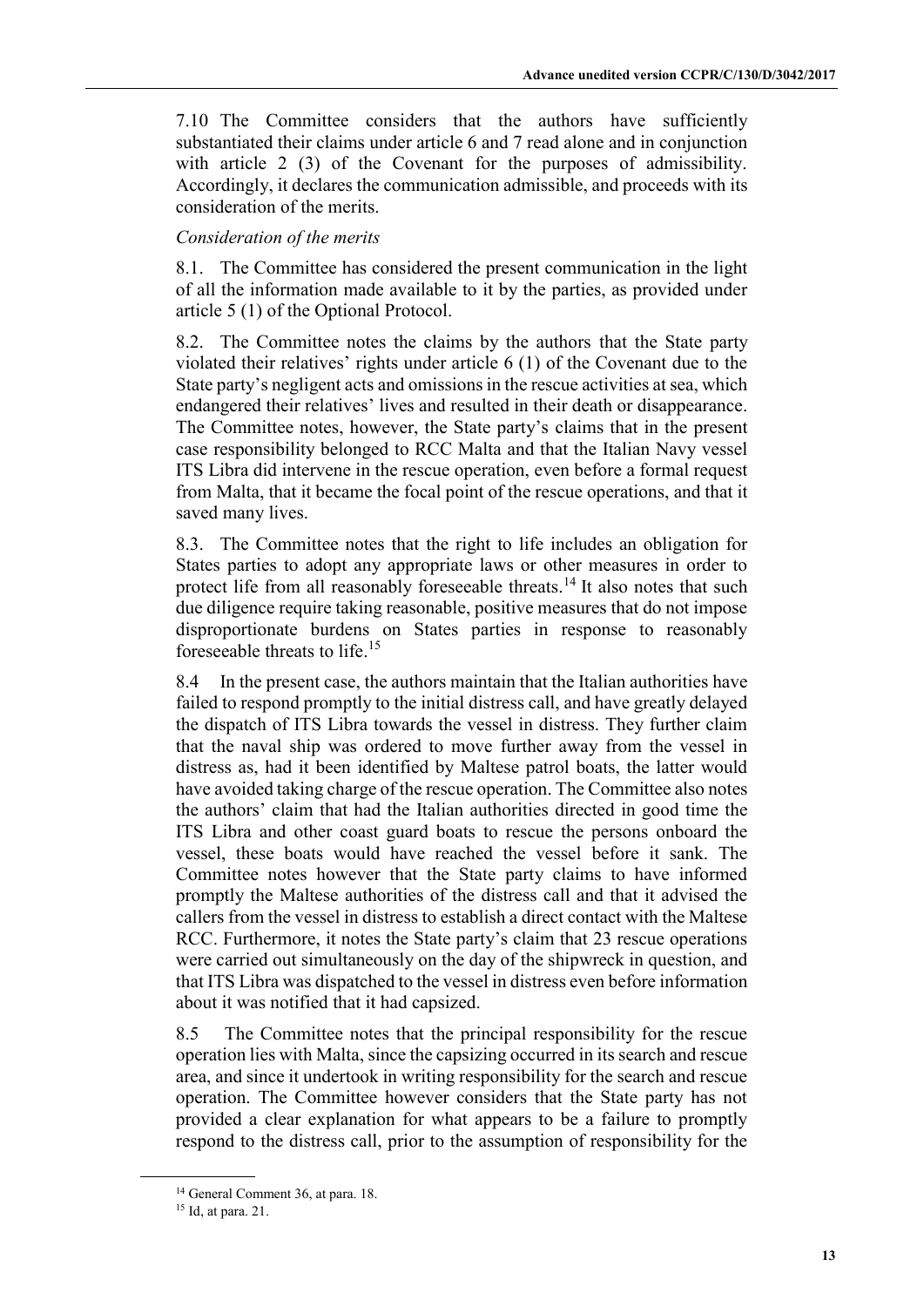search and rescue operation by the Maltese authorities. It also notes that the State party has not provided any information about measures taken by State party authorities to ascertain that the RCC Malta was informed of the exact location of the vessel in distress and that it was effectively responding to the incident, despite the information about the deteriorating situation and the need for Italian assistance. In addition, the State party failed to explain the delay in dispatching the ITS Libra, which was located only one hour away from the vessel in distress, towards it, even after being formally requested to do so by RCC Malta. Finally, the Committee notes that the State party has not clearly explained or refuted the authors' claim that intercepted phone calls indicate that the ITS Libra was ordered to sail away from the vessel in distress. In light of these facts, the Committee considers that Italy has failed to show that it has met its due diligence obligations under article 6 (1) of the Covenant.

8.6 The Committee notes the authors' claims that the authorities of the State party failed to undertake an official, independent and effective investigation into the shipwreck in order to ascertain the facts and identify and punish those responsible for it, and that this failure constituted a violation of the victims' rights under article 6 read in conjunction with article 2 (3), as well as a violation of the authors' rights under article 7 read in conjunction with article 2 (3) of the Covenant. The Committee also notes the State party's explanation that the investigation into the shipwreck is still ongoing and that the investigation has been complex due to the high number of stakeholders involved and the difficult reconstruction of facts.

8.7 The Committee considers that the State party has not provided a clear explanation for the long duration of the ongoing domestic proceedings, other than a general reference to their complexity. Nor has the State party indicated what is the anticipated timeline for their completion. In these circumstances, the Committee considers that the State party has failed to show that it has met its duty to conduct a prompt investigation of the allegations relating to a violation of the rights to life, and that, as a result, it has violated its obligations under article 6 (1) read in conjunction with article 2 (3) of the Covenant.

8.8 Having found a violation of article 6 of the Covenant, read alone and in conjunction with article 2 (3), the Committee decides to not separately examine the claim under article 7 of the Covenant read in conjunction with article 2 (3).

9. The Human Rights Committee, acting under article 5, paragraph 4, of the Optional Protocol to the International Covenant on Civil and Political Rights, is of the view that the facts before it disclose a violation of article 6, read alone and in conjunction with article 2 (3).

10. Pursuant to article 2 (3) (a) of the Covenant, the State party is under an obligation to provide the author with an effective remedy. This requires it to make full reparation to individuals whose Covenant's rights have been violated, bearing in mind the potential responsibility of other States for the same incident. Accordingly, the State party is obligated, inter alia, to proceed with an independent and effective investigation in a prompt manner and, if found necessary, to prosecute and try those who are responsible for the death and disappearance of the authors' relatives. The State party is also under an obligation to take all steps necessary to prevent similar violations from occurring in the future.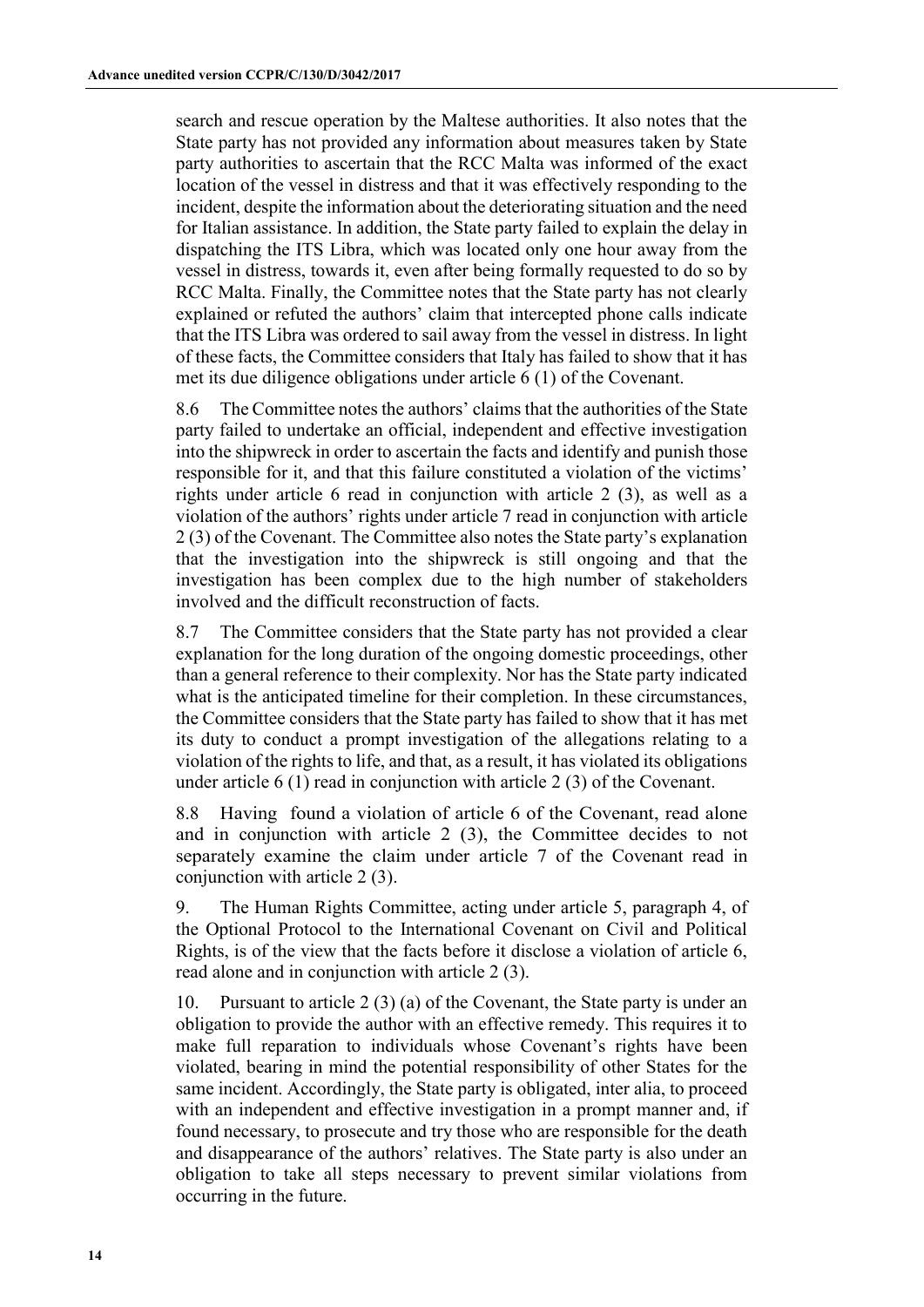11. Bearing in mind that, by becoming a party to the Optional Protocol, the State party has recognized the competence of the Committee to determine whether there has been a violation of the Covenant and that, pursuant to article 2 of the Covenant, the State party has undertaken to ensure to all individuals within its territory and subject to its jurisdiction the rights recognized in the Covenant and to provide an effective remedy when it has been determined that a violation has occurred, the Committee wishes to receive from the State party, within 180 days, information about the measures taken to give effect to the Committee's Views. The State party is also requested to publish the present Views and disseminate them widely in the official languages of the State party.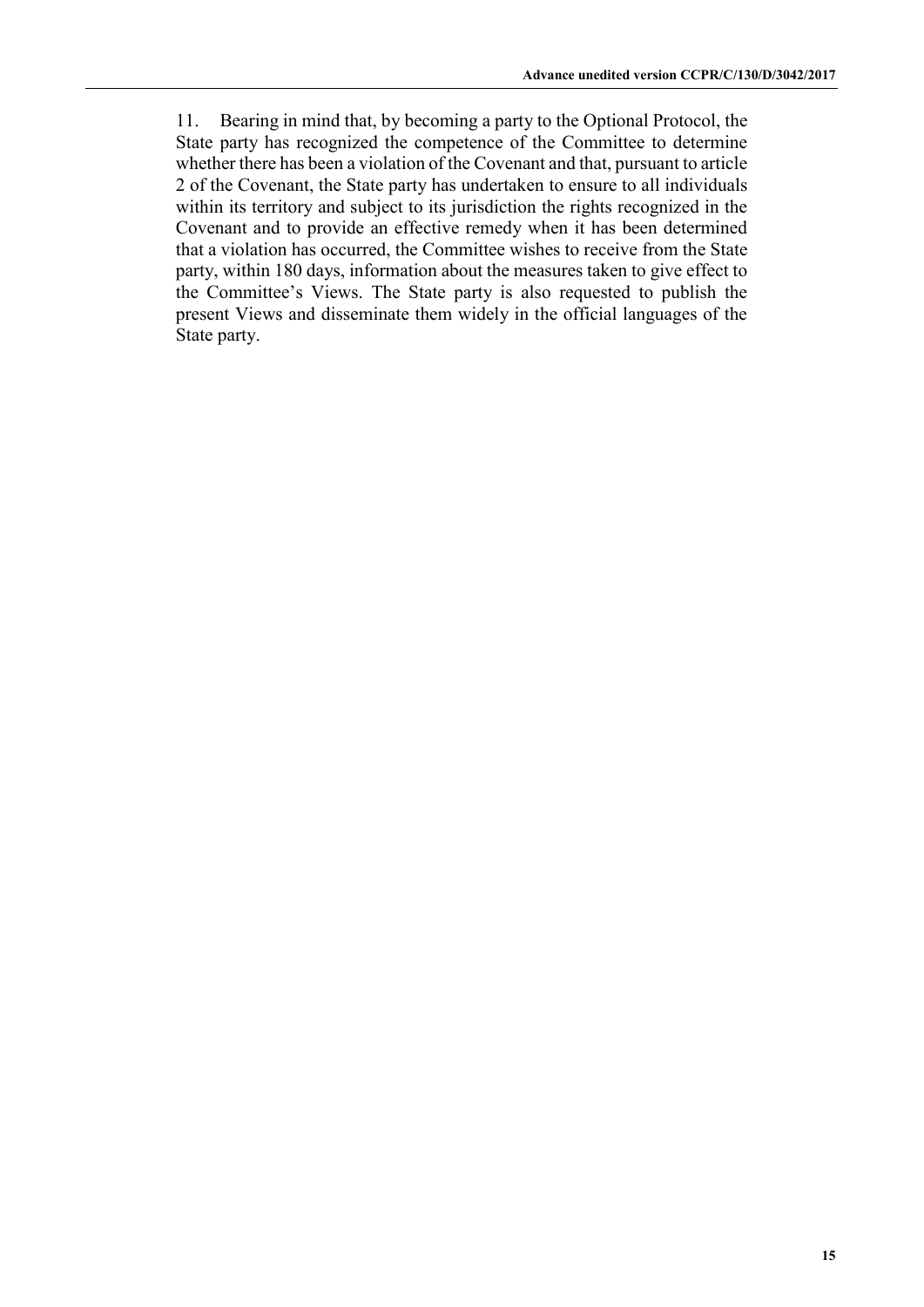#### **Annex: 1**

## **Individual Opinion of Yuval Shany, Christof Heyns and Photini Pazartzis (dissenting)**

1. We do not agree with the majority's decision that the tragic events described in the communication fell with the jurisdiction of Italy for the purposes of establishing its obligations under the Covenant and admissibility under the Optional Protocol.

2. Paragraph 7.8 of the Views explains that a "a special relationship of dependency" had been established between the victims found on the vessel in distress and Italy, which engaged Italy's obligations under the international law of the sea pursuant to Safety of Life at Sea (SOLAS) Regulations<sup>1</sup> and the International Convention on Maritime Search and Rescue (SAR)<sup>2</sup>. As a result, the majority considered "that the individuals on the vessel in distress were directly affected by the decisions taken by the Italian authorities in a manner that was reasonably foreseeable in light of the relevant legal obligations of Italy, and that they were thus subject to Italy's jurisdiction for the purposes of the Covenant, notwithstanding the fact that they were within the Maltese search and rescue region and thus also subject concurrently to the jurisdiction of Malta". We are of the opinion that the majority Views fails to distinguish between situations in which states have the *potential* to place under their effective control individuals who are found outside their territory or areas already subject to their effective control, and situations involving the *actual* placement of individuals under effective state control. Only the latter situations establish jurisdiction for the purposes of the Covenant and the Optional Protocol.

3. As the Views explain in paragraphs 7.7-7.8, the vessel in distress was located throughout the relevant period of time (between the initial call for rescue and capsizing) outside Italy's territorial waters and inside the search and rescue area of Malta. The preliminary question before the Committee in the case at hand was whether the victims on the vessel could be considered to have been within the power or effective control of Italy, even though the incident took place on the high seas, in an area for which Malta assumed search and rescue legal responsibilities. It has not been claimed before the Committee that Italy formally accepted legal responsibility for the search and rescue mission before the capsizing nor that it assumed *de facto* control over the operation.

4. Although initial contact was made between the vessel in distress and the MRCC in Rome, this fact alone, in the absence of additional information showing acceptance of legal responsibility, is not sufficient to conclude that the State actually exercised jurisdiction over the individuals on board the vessel from that moment onwards or was legally obliged to do so. In particular, it is significant that Italy did not actually coordinate the search and rescue operation, but rather referred the distress call to the competent

<sup>&</sup>lt;sup>1</sup> In particular, International Convention for the Safety of Life at Sea (SOLAS), 1974, Regulation 33.<br><sup>2</sup> In particular, International Convention on Maritime Search and Rescue, 1979, art. 4.6.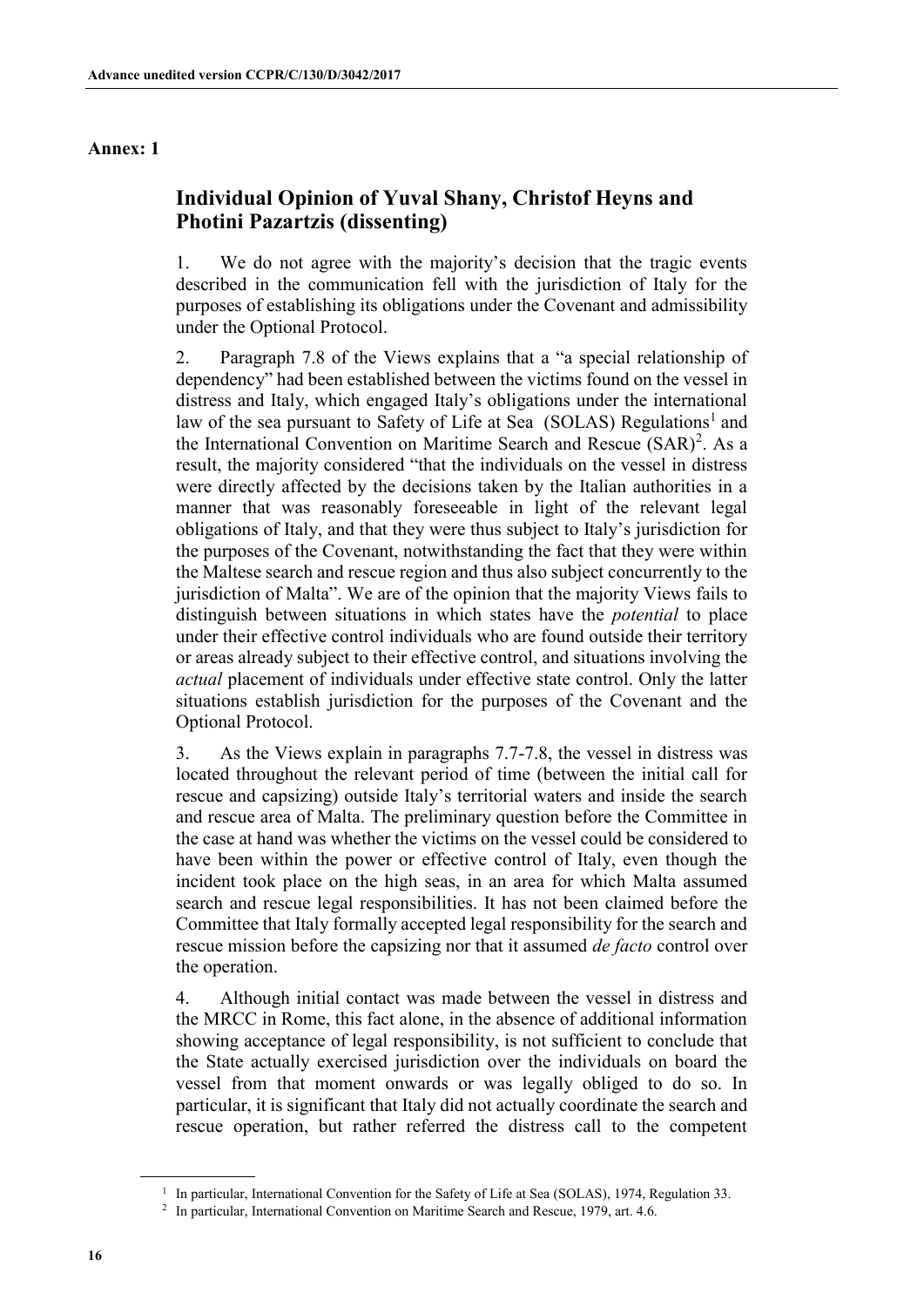authorities in Malta, and that the latter confirmed in writing Malta's coordinating role with respect to the search and rescue operation undertaken. While the Italian authorities supported the search and rescue efforts of the Maltese authorities by sending an Italian Navy vessel, ITS Libra, to the area (albeit too late), the vessel in distress did not become under the effective control of an Italian Navy party before 6:30 pm on the day of the sinking (more than an hour after it had capsized), at which time ITS Libra arrived at the scene and became the on-site coordinator of the rescue operation.

5. While there may have been critical failures in the response of the MRCC in Rome and the Italian Navy to the distress calls and to the Maltese requests for assistance that contributed to the tragic loss of life of large numbers of victims, such failures do not establish in and of themselves effective control by Italy over the individuals on the vessels in distress, regardless of whether or not such failures entail criminal responsibility under Italian law or a violation of Italy's law of the sea obligations vis-a-vis Malta and other states, This is especially the case in circumstances where the said individuals are located in an area for which another state has assumed legal responsibility – and by implication, jurisdiction<sup>1</sup> - under the law of the sea for search and rescue operations. Since Malta, and not Italy, was responsible *de jure* or *de facto* for the overall conduct of the operation, we do not consider it appropriate to hold Italy accountable under the Covenant for failing to deploy more quickly Italian vessels which would enable it to assume earlier *de facto* responsibility over the search and rescue operation.

6. We further consider that the approach taken by the majority of collapsing the ability to engage in a maritime operation in search and rescue areas for which another state is internationally responsible with the notion of jurisdiction over the individuals on vessels in distress might disrupt the legal order which the SOLAS and SAR Conventions attempted to introduce, with a view to minimizing the "tragedy of the global commons", generated by the lack of a clear division of labor between coastal states over search and rescue operations. So, while the approach taken by the majority could be suitable to govern the obligations of states in areas for which no state is internationally responsible for search and rescue operations (so as to avoid 'negative' jurisdictional conflicts), it is inappropriate for areas where such a responsible state is available and is in fact assuming its responsibilities (and might generate 'positive' jurisdictional conflicts).

7. As a result, we are of the view that given the primary responsibility of Malta for the search and rescue operations in the relevant maritime area and the mere supportive role of the State party, the Committee should not have concluded that that the victims on board of the capsized vessel fell before, or at the time of capsizing, under the jurisdiction of Italy for the purposes of the Covenant and the Optional Protocol, and that the Committee should have therefore considered the communication to be inadmissible pursuant to article 1 of the Optional Protocol.

<sup>&</sup>lt;sup>1</sup> See Communication No. 3043/2017, *A.S. et al v. Malta*, Views of the Committee of 13 March 2020, at para. 6.7.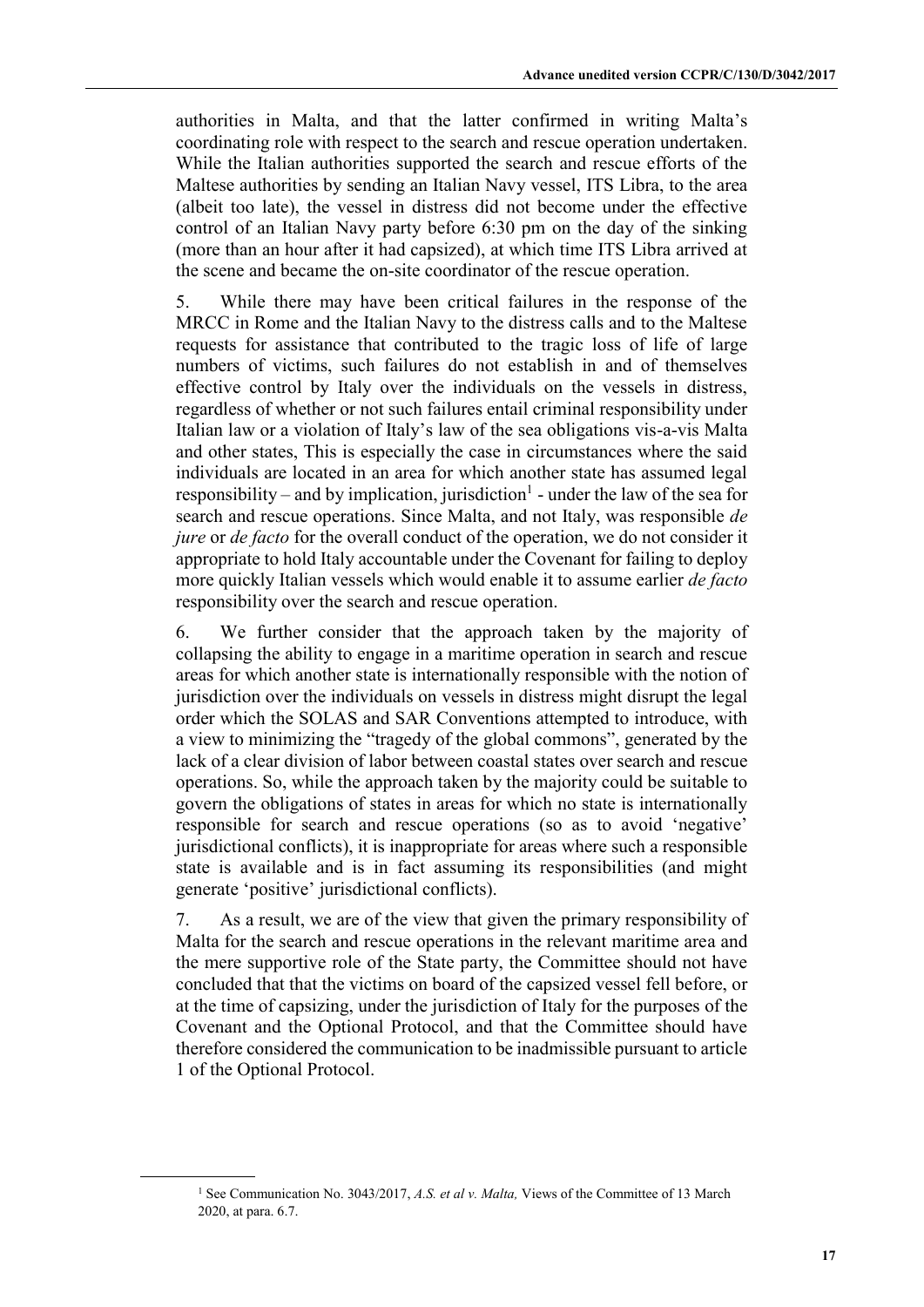#### **Annex: 2**

## **Individual Opinion of Andreas Zimmermann (dissenting)**

1. This dissenting opinionhas to be read in conjunction with my separate opinion in the parallel case 3043/2017 against Malta involving the same facts. The contents of said separate opinion are therefore to be considered incorporated hereinafter unless otherwise stated. At the outset it must be reiterated, however, that the mere fact that a person did find him- or herself in a SAR zone administered by a given State party of the Covenant does not bring that person within the jurisdiction of such State party for purposes of Art. 2 (1) ICCPR. This result must then *a fortiori* be reached where there does not even exist such a legal bond which, in the perspective of the majority, had triggered the applicability of the Covenant vis-à-vis Malta at the first place.

2. It is my clear understanding that Italy, by refusing to have its naval ship ITS Libra undertake a rescue operation to save the lives of the persons in distress at sea, was violating its obligations under applicable rules of the law of the sea. Yet, this was neither the question that was before the Committee nor what the Committee had to decide, nor indeed could the Committee have decided this very issue. Even less is it, contrary to what the majority seems to at least imply, of any legal relevance for purposes of Art. 2 (1) ICCPR whether Italy is exercising criminal jurisdiction on the basis of the Italian nationality of the naval officers on board the ITS Libra or any other Italian officials.

3. What is more, and what adds to the *problématique* of the majority decision, is that the majority also finds *in this case against Italy* that the authors were "subject concurrently to the jurisdiction of Malta" despite having found the complaint against Malta inadmissible. At the same time, Italy is now required to provide *full* reparation to individuals whose Covenant's rights have been violated despite the fact that another State may have caused the tragic loss of lives and despite the fact that, as the majority also finds, the *principal* responsibility for the rescue operation (and hence in the majority's view also the violation of the rights protected by the Covenant) had been lying with Malta rather than with Italy. Besides, the determination as to Italy's obligation to pay compensation further leaves open the difficult issue which form of responsibility is incurred by both States, if at all, i.e. whether it is proportionate liability only or rather joint and several liability.

4. Finally, the Committee attempts to limit its holding when stating "that *in the particular circumstances of the case*, a special relationship of dependency had been established between the individuals on the vessel in distress and Italy" which then triggered, in the majority's view, the applicability of the Covenant. It is however safe to assume that the outcome of both cases, i.e. the Maltese and the Italian case, when read together, will be perceived as providing for a general applicability of the Covenant as far as persons are concerned that find themselves in distress at sea either in the SAR zone of a State party or close to a ship flying the flag of a State party. This might, as I have already mentioned, eventually have the very unfortunate effect of States parties of the Covenant no longer be willing to undertake such obligations, respectively might even try to avoid coming close to boats in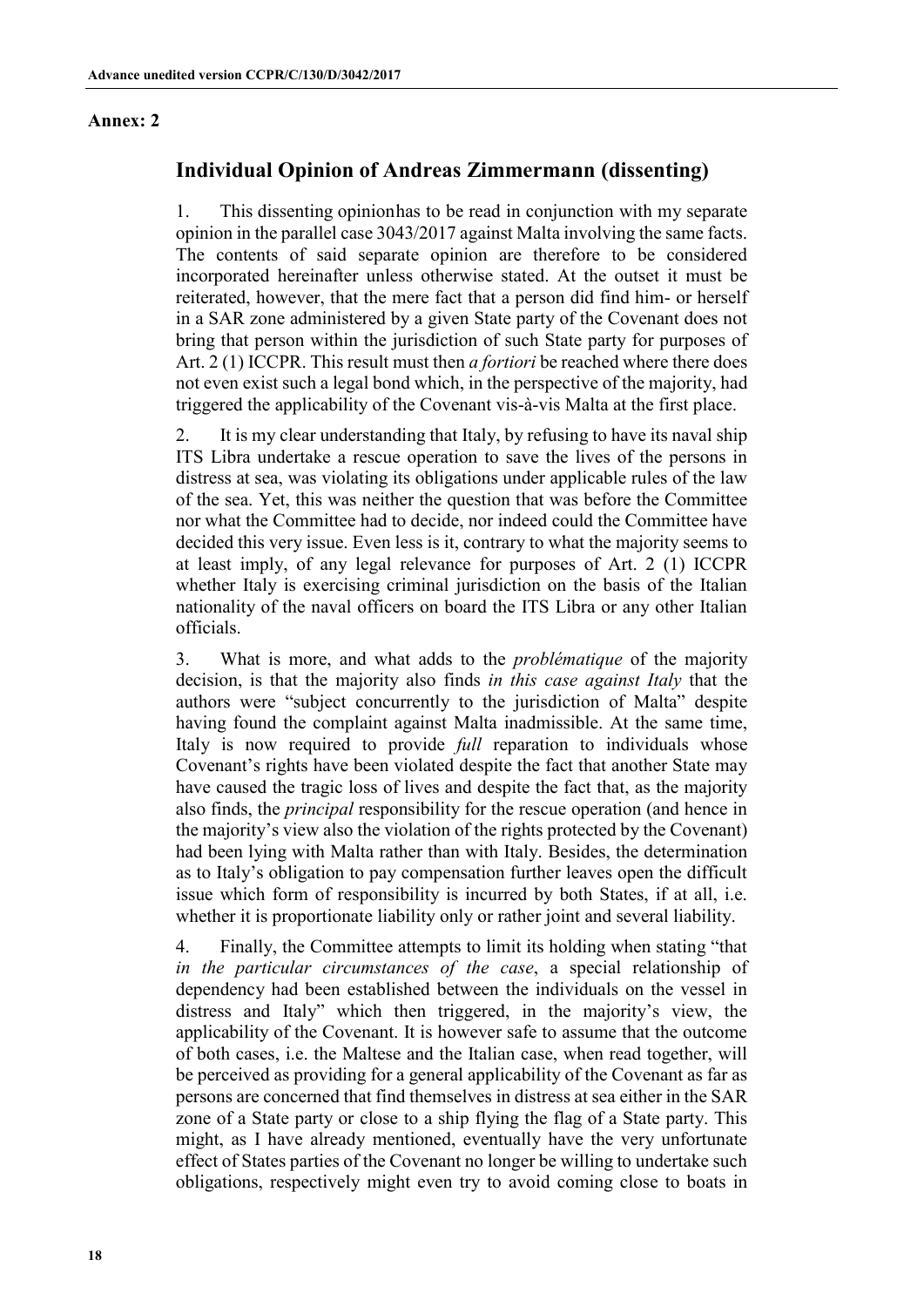distress so as to avoid any impressions of a 'special relationship of dependency' having been created.

## **Annex: 3**

## **Individual Opinion of David Moore (dissenting)**

1. The admissibility determination in this case presents two key questions. The first, and primary, one concerns the scope of States parties' Covenant obligations. Under the Covenant's text, a State party's obligations extend to "individuals within its territory and subject to its jurisdiction." Art.  $2(1)$ . The Committee has interpreted this phrase in the disjunctive. *See* General Comment No. 31 (2004). While strong arguments exist for a conjunctive interpretation, it is unnecessary to revisit those to resolve this case. No one contends that Italy's territory extends to the high seas. The question thus becomes whether those shipwrecked were within Italy's jurisdiction.

2. That question raises a secondary issue: the propriety of relying on international instruments beyond the Covenant in Covenant interpretation. Policy reasons, such as harmonization, support interpreting the Covenant consistently with other sources of international law. Yet the Committee's jurisdiction only extends to interpreting a particular treaty to which States have consented. In my view, the principles of the Vienna Convention on the Law of Treaties, whether as treaty or customary international law, should inform the Committee's resort to non-Covenant sources in Covenant interpretation.

3. The Vienna Convention instructs consideration of "[a]ny relevant rules of international law applicable in the relations between the parties." Art. 31(3)(c). Here, many States parties to the Covenant, including Italy and Malta, are also parties to the SAR Convention, which provides for division of the high seas into search and rescue regions assigned to particular states. This arrangement, specifically focusing on the division of responsibility and control, suggests that Italy's Covenant jurisdiction should extend, at most, to individuals within its region.

4. The Committee's decision to find jurisdiction outside that region in this tragic case reflects noble intent, particularly given Italy's questionable actions. Yet I fear the decision adds a layer of uncertainty, and even apprehension, regarding responsibility on the high seas that may hinder, rather than sharpen, the response to future emergencies. I would find the communication inadmissible.

## **Annex: 4**

## **Individual opinion of Gentian Zyberi (concurring)**

1. While agreed with the decision of the Committee, I want to clarify the jurisdictional link and the legal obligations on the part of States regarding search and rescue at sea (SAR) operations, especially concerning refugees and migrants.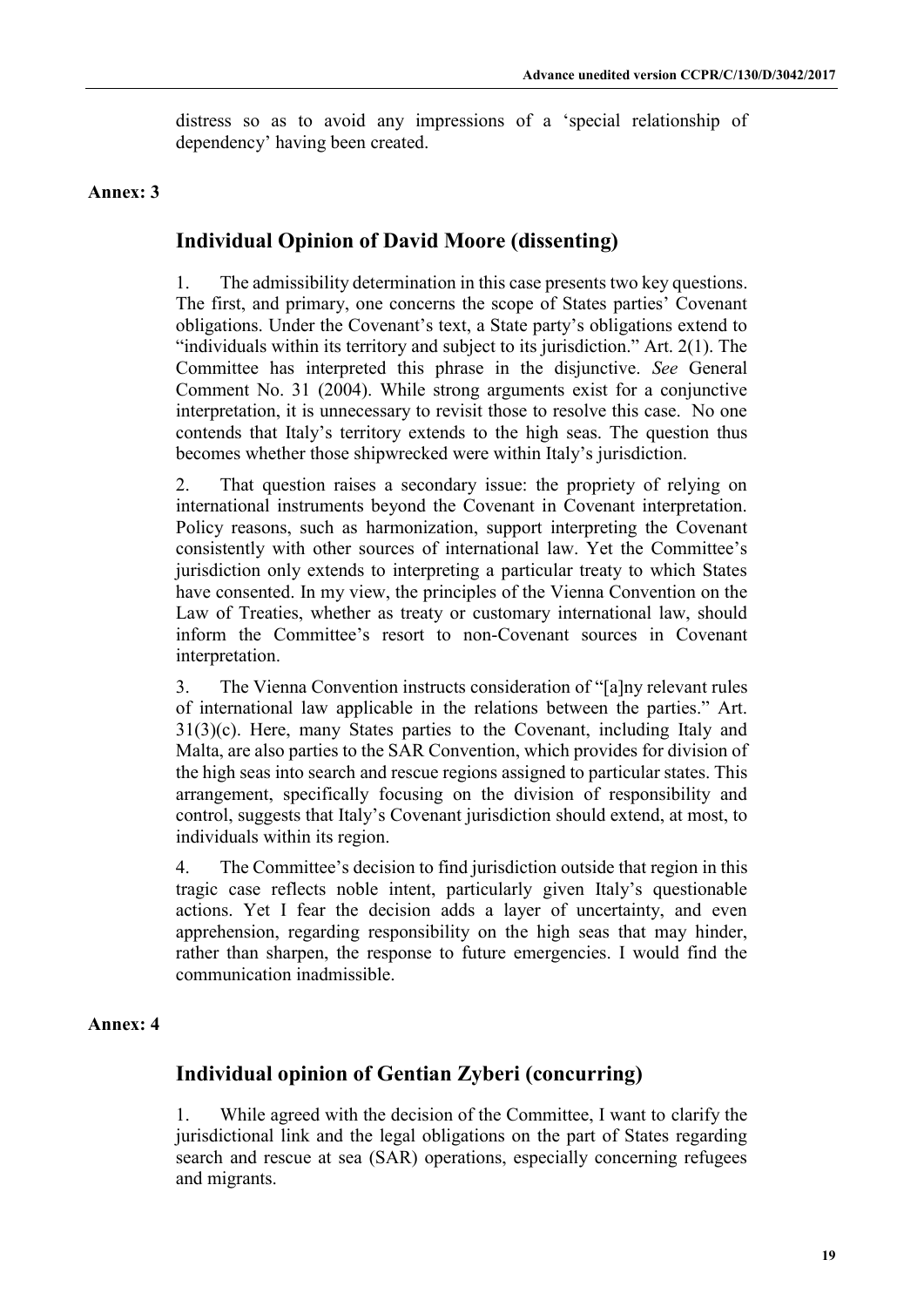2. This specific case and the relevant legal framework demonstrate the shared responsibility among States for SAR operations. While a State has primary responsibility for its SAR area, there is a residual responsibility on all States to provide assistance, especially to those States with limited own capacities.

3. The jurisdictional link in SAR operations is generally based on the international legal obligations of States to render assistance to persons in distress at sea, read in light of article 6 of the Covenant. Paragraph three of General Comment 36 states that the right to life "concerns the entitlement of individuals to be free from acts and omissions that are intended or may be expected to cause their unnatural or premature death." The concepts of "power and control" which are commonly used regarding extraterritorial jurisdiction have to be construed and interpreted in light of the specific circumstances at sea. When assessing issues of State responsibility concerning SAR operations aimed at saving persons in distress at sea, the due diligence requirement is an obligation of conduct, requiring a State to make best efforts within the means available.

4. In failed SAR operations that result in lives lost, the State has a procedural obligation under article 6 of the Covenant to start ex officio a prompt and effective investigation to find out what happened and where necessary hold those responsible to account.

## **Annex: 5**

## **Individual opinion of José Santos-Pais (concurring)**

1. I agree with the decision reached by the Committee finding a violation by Italy of article 6 (1) read in conjunction with article 2 (3) of the Covenant.

2. This is a complex case, involving concurring and shared international jurisdiction by several States (Italy, Malta and possibly Libya). However, the main question is whether victims were within the power or effective control of Italy, even though the incident took place outside its territory (para 7.7). Also, whether, under relevant international instruments  $\frac{1}{1}$ , Italy failed to provide assistance to rescue of persons in distress at sea.

3. Vessel in distress was 61 miles south of Lampedusa and 118 miles southwest from Malta, so closest to Italian shore. According to Italian Minister of Defense,<sup>2</sup> ITS navy ship Libra was just 15 miles away from the vessel (less than 1-hour distance). So, Libra was the closest ship, but instead of offering to provide direct assistance or to place itself at the disposal of the competent Rescue Coordination Centre (RCC Malta), it omitted to do so.<sup>3</sup>

<sup>&</sup>lt;sup>1</sup> The 1982 United Nations Convention on the Law of the Sea, the 1979 International Convention on Maritime Search and Rescue and the Regulations adopted pursuant to the 1974 International Convention for the Safety of Life at Sea (SOLAS)

<sup>2</sup> Hearing before Camera dei deputati, on 17 May 2017

<sup>3</sup> Cfr. available public information at : https://video.espresso.repubblica.it/inchieste/cosi-l-italia-halasciato-annegare-60-bambini-in-esclusiva-le-telefonate-del-naufragio/10267/10368; https://m.espresso.repubblica.it/video/tutti-i-video/la-legge-del-mare-cosi-la-marina-ha-lasciato-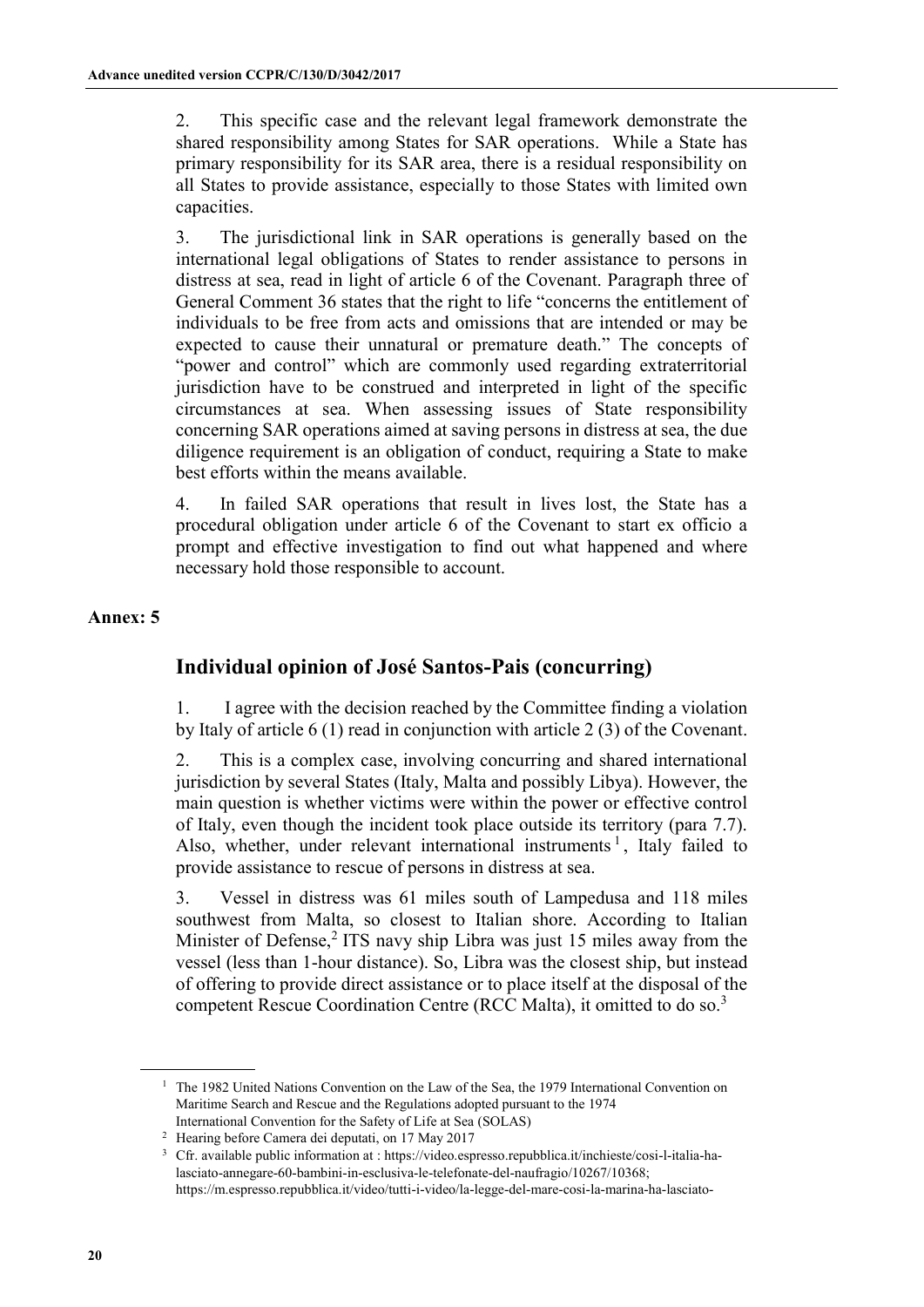4. MRCC Rome received a first call at 12.26 p.m. and a second at 12.39 p.m. and was then informed the vessel was going down, there were children on board and there was a need for urgent intervention. Exact position of the vessel was given to Italian authorities. Several other contacts ensued with increasingly more urgent requests (at 1.17, 1.38, 2.22, 3.37 p.m.).

5. Contact with RCC Malta by MRCC Rome was established at 1.00 p.m. but no information was given either about the dangerous situation of the vessel and its exact location or of the close location of Libra and its contacts. Maltese authorities only located the vessel around 4 p.m.

6. At 1.34 p.m. MRCC Rome issued a navigational warning to all shipping in the vicinity to assist. At 2.30 p.m. RCC Malta did the same. Libra did not respond to either warning.

7. Italian navy command was informed at 1.35 p.m. of the position of the vessel and number of people on board. However, at 3.34 p.m., navy command instructed Libra not to come close to the vessel and avoid being spotted in the area. Same order was repeated at 3.41 p.m.

8. Following identification of Libra by AFM aircraft, after 4 p.m., RCC Malta requested Libra to proceed and assist since vessel had been observed to be overcrowded and unstable. Libra however did not answer emergency calls by Maltese airplane which went on for 2 minutes.

9. At 4.38 p.m. MRCC Rome requested Command of Italian Navy to put Libra in direct contact with Maltese authorities, which was authorized at 4.41 p.m.. At 4.44 p.m. RCC Malta again requested MRCC Rome to put Libra at the disposal of the rescue operation. MRCC Rome denied authorization. It was only at 5.07 p.m., after vessel had capsized, that Libra was ordered to intervene (5h30 after the first emergency call), arriving there at 5.57 p.m., after AFM patrol boat, which arrived 6 minutes earlier.

10. So, not only did Italian naval authorities refuse to act when they were still the First RCC responsible for coordinating the case and issued the first navigational warning, they consistently omitted valuable information to Maltese authorities and kept deliberately Libra, the closest ship, away from intervening in rescue operations until after the shipwreck.

11. I therefore consider individuals on the vessel in distress were under Italy's jurisdiction for the purposes of the Covenant (paras 7.5-7.8). Furthermore, there was a failure by Italian authorities to explain convincingly motives for not providing timely assistance under such pressing circumstances, thus affecting lives of so many people (para 8.5).

12. Charges were brought against officers from Italian Navy, Coast Guard and MRCC Rome, involving at least 7 officers, for failure to provide assistance and negligent homicide. Seven years after events, trial before domestic courts has yet to be completed, an excessive time delay for an effective and prompt justice. State party has provided no clear explanation for such delay, other than a general reference to complexity of the case and gave no anticipated timeline for its completion (paras 8.6 and 8.7).

affondare-il-barcone-dei-bambini/10396/10497;

https://espresso.repubblica.it/attualita/2017/09/13/news/indagine-negli-abissi-1.309437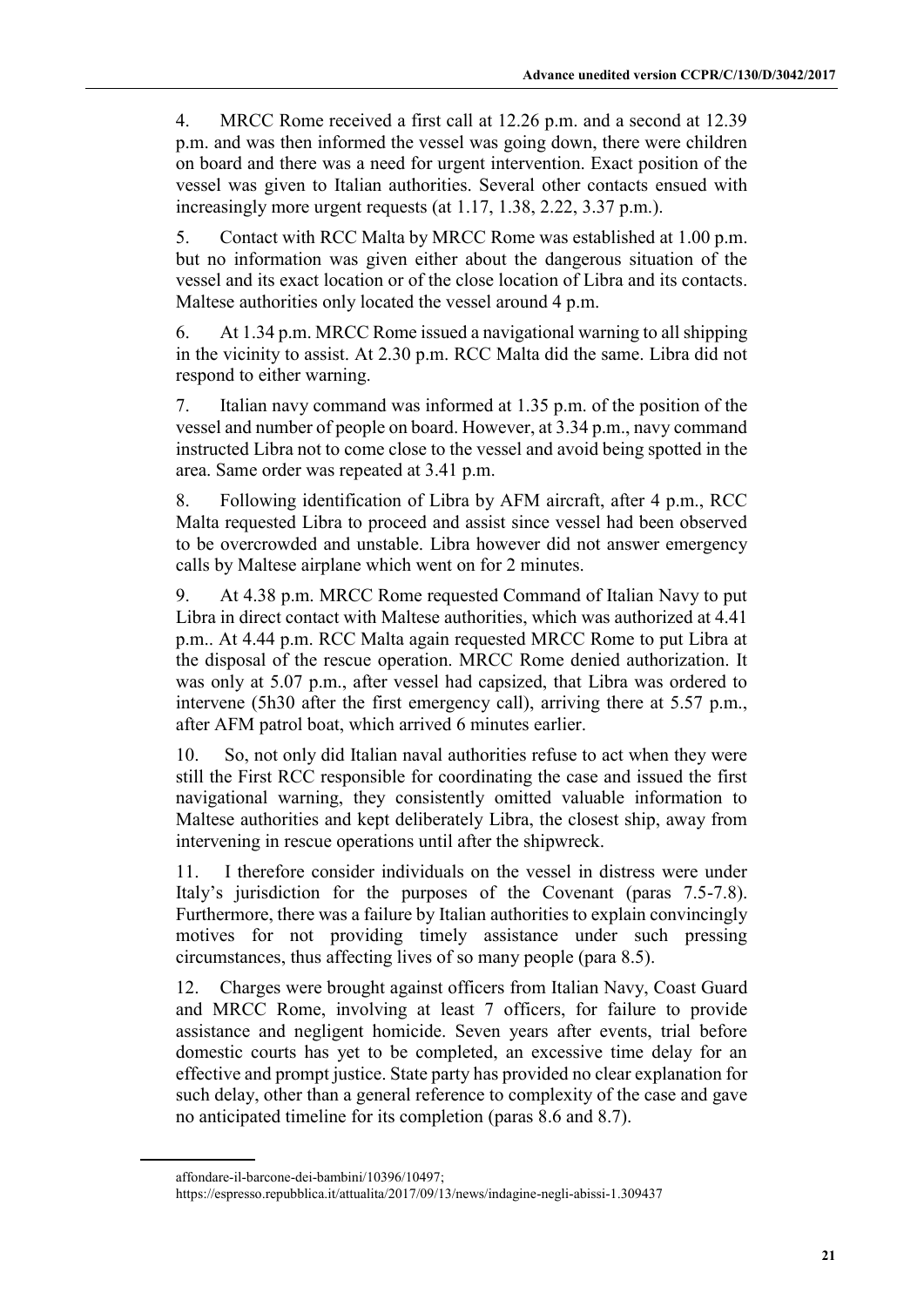#### **Annex: 6**

## **Individual opinion of Vasilka Sancin (concurring)**

1. I agree with the Views of the Committee that the individuals on the vessel in distress were directly affected by Italy's decisions in a manner that was reasonably foreseeable in light of the relevant legal obligations of Italy, and that they were thus subject to Italy's jurisdiction (concurrently to the jurisdiction of Malta) for the purposes of the Covenant, and that the Committee was therefore not precluded by article 1 of the Optional Protocol from considering the present communication. I also fully agree with the Committee's finding of a violation of article 6, read alone and in conjunction with article 2 (3).

2. However, I wish to emphasize that in my view, since the tragic events took place in the high seas, where, according to the law of the sea, neither Italy nor Malta may exercise any territorial jurisdiction, other than over the vessels flying their flags (and in circumstances exhaustively envisaged in the Law of the Sea Convention, e.g. in a case of piracy), the issue of compatibility of the communication under article 1 of the Optional Protocol 1 *ratione loci,* establishing whether the individuals were subject to State Party's jurisdiction, applying the maxim of 'power or effective control', is intrinsically linked to the right engaged - the right to life. The Committee emphasized (para. 7.5), referring to its general comment No. 36 (2019), that States parties must respect and protect the lives of individuals who find themselves in a situation of distress at sea, *in accordance with their international obligations on rescue at sea* (emphasis added).

3. It is for this reason, that I find in this complex case, that the communication is admissible, although events occurred in the area of the high seas, considering the facts and particular circumstances of this case (para. 7.7), as the authors sufficiently demonstrated that Italy had a power to act upon its international duties (to render assistance to a vessel in distress under article 98 UNCLOS and to assist Maltese authorities in its SAR area), led the victims to believe (particularly within the first hour(s)), that it will comply with these duties, and that such necessary activities could have directly and in a reasonably foreseeable manner impacted the events. By this assumption of its obligation to exercise the existing power in the concrete case, in my view, Italy subjected the victims to its jurisdiction, but due to its omission to act accordingly failed to protect their lives, and, later on, properly investigate the incident, which resulted in a violation of the authors' rights.

### **Annex: 7**

## **Individual Opinion of Hélène Tigroudja (concurring)**

1. I fully support the solution reached by the majority. The views are a first contribution of this Committee aiming at addressing some "Maritime